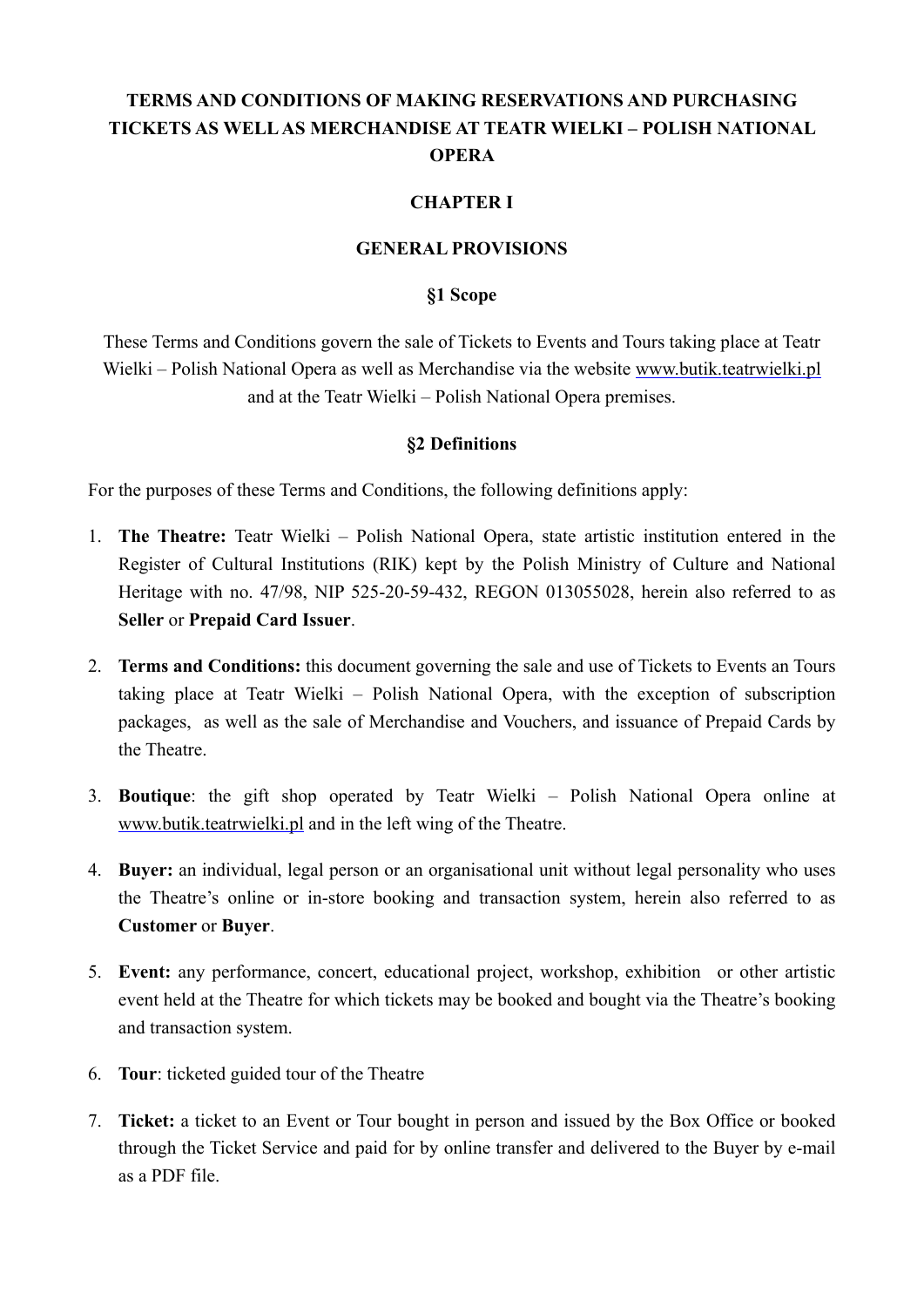- 8. **E-ticket:** a ticket to an Event or Tour bought online and delivered to the Buyer as a PDF file, bearing a unique verification code.
- 9. **Voucher**: an open ticket that may be exchanged for a Ticket to an Event provided that there are any tickets to the event available. A Voucher is valid for one season only. The Theatre reserves the right not to exchange Tickets to selected Events for Vouchers.
- 10. **Season**: the artistic season whose beginning and end is announced in advance on the Theatre's websites: [www.teatrwielki.pl](http://www.teatrwielki.pl) and [www.butik.teatrwielki.pl.](http://www.butik.teatrwielki.pl)
- 11. **Merchandise**: the Theatre's publications, namely books, posters, programmes, gifts and other products connected with the Theatre's primary activity.
- 12. **User:** a person who holds a Ticket to an Event or Tour, or a Prepaid Card issued by the Theatre.
- 13. **Member of the Audience**: a person who participates in an Event.
- 14. **Visitor**: a person who participates in a Tour.
- 15. **Order**: a document by which the Seller and the Buyer agree the object of the transaction and its price in the event that a Ticket or Merchandise has been purchased but cannot be collected immediately. It can take the form of an e-mail or an telephone Order that has been written down and confirmed.
- 16. **Prepaid Card:** electronic certificate pre-loaded with funds that may be used by its bearer at the Theatre's Box Office or physical Boutique to make multiple purchases, activated by its loading, and taking the form of a plastic card or a PDF file. Prepaid card is not an electronic payment instrument, electronic money or payment card.
- 17. **Concession:** a percentage reduction in the price of a Ticket for a certain category of User, herein also referred to as **Discount**.
- 18. **Ticket Service (BOW):** the Ticket Service of Teatr Wielki Polish National Opera in Warsaw, tel. +48 22 692 02 08, e-mail: [bow@teatrwielki.pl](mailto:bow@teatrwielki.pl).
- 19. **Donation**: sum of money considered to be donation in accordance to the provisions of the Polish Civil Code made by a Benefactor to the Theatre.

### **CHAPTER II**

### **BOOKING OF TICKETS TO EVENTS AND TOURS**

#### **§1 Booking of Individual Tickets to Events and Tours**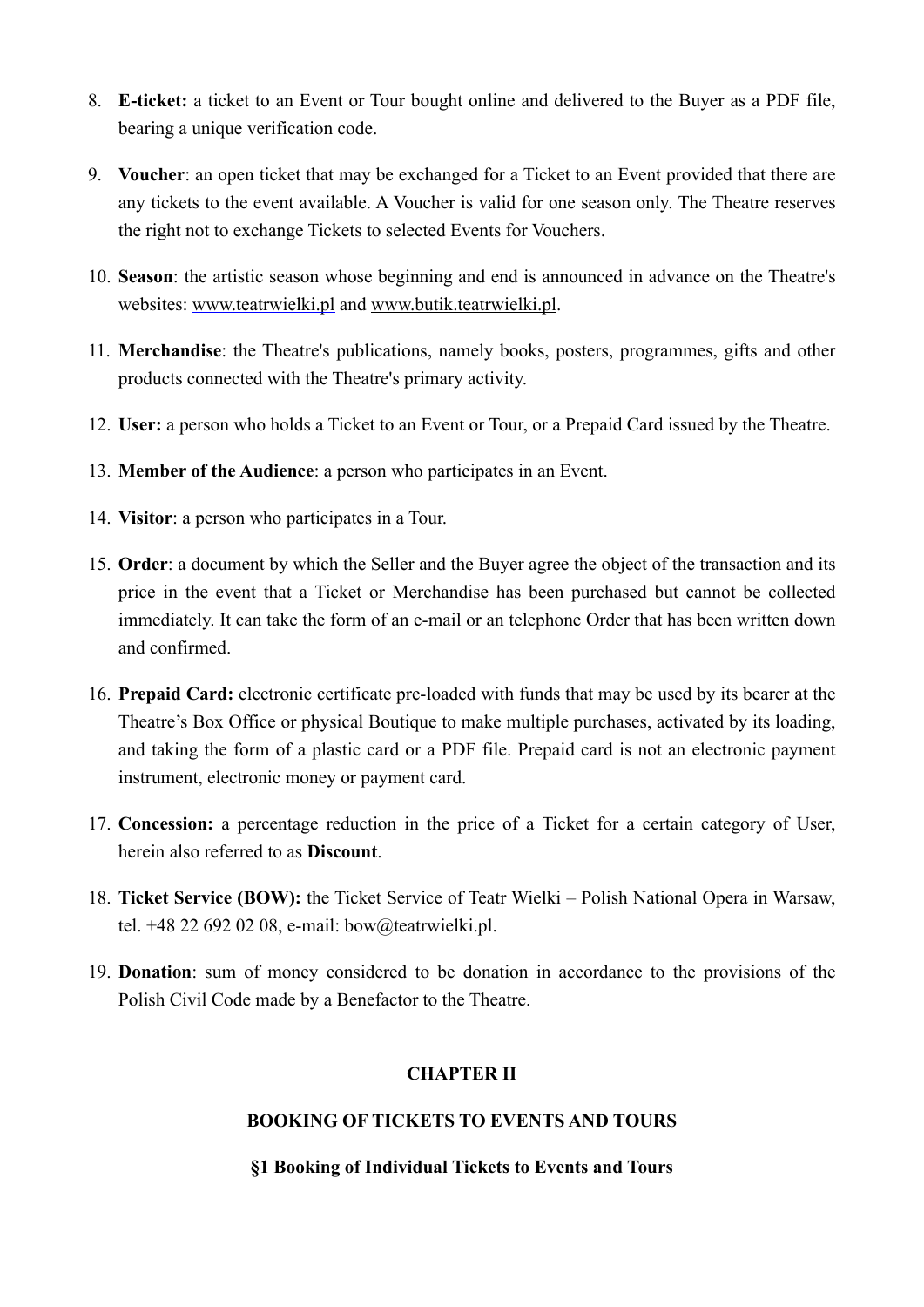- 1. You may book individual tickets with the Ticket Service by phone only. Current opening hours are listed at [www.teatrwielki.pl](http://www.teatrwielki.pl) and www.butik.teatrwielki.pl.
- 2. When booking a ticket you will be asked to provide:
	- your full name,
	- telephone number, and
	- e-mail address.
- 3. You may book a ticket 30 days before the date of the Event at the latest.
- 4. Tickets must be purchased within 14 days of the booking date.
- 5. Payment may be made in cash, by card, or by Prepaid Card at the Box Office or by bank transfer using a payment link. A Voucher may be exchanged for a booked Ticket.
- 6. In the case of bank transfers, the date when the payment is credited to the account provided in the Order based on the payment link is considered the purchase date.
- 7. The Theatre reserves the right to change the deadline for purchasing Tickets to selected Events.
- 8. In every event, the number of bookable Tickets for an Event is limited and does not exceed 50% of all tickets available for sale.
- 9. The sale of subscription packages is governed by separate documents.
- 10. The Theatre does not send or deliver booked Tickets, except for sending Tickets by e-mail in a PDF form if the Buyer requests that when placing the Order.

### **§2 Events and Tours Group Bookings**

- 1. You may make an Event group booking with the Ticket Service as set out in 1§1 above.
- 2. An Event group booking is a booking of at least 15 tickets for the same Event on the same date made by the same person, company or organisation.
- 3. A group booking may be made 30 days before the Event date at the latest.
- 4. An Event group bookings must be confirmed in writing. The booking confirmation includes a link to a website where the Customer may download the group booking Order Form. The form should not be used to book Tours.
- 5. The group booking order form must be submitted to the Ticket Service within 2 working days of making the booking by e-mail to  $bow@text{textwidth}.pl$  or fax (+48 22) 826 02 68, otherwise the booking will be cancelled.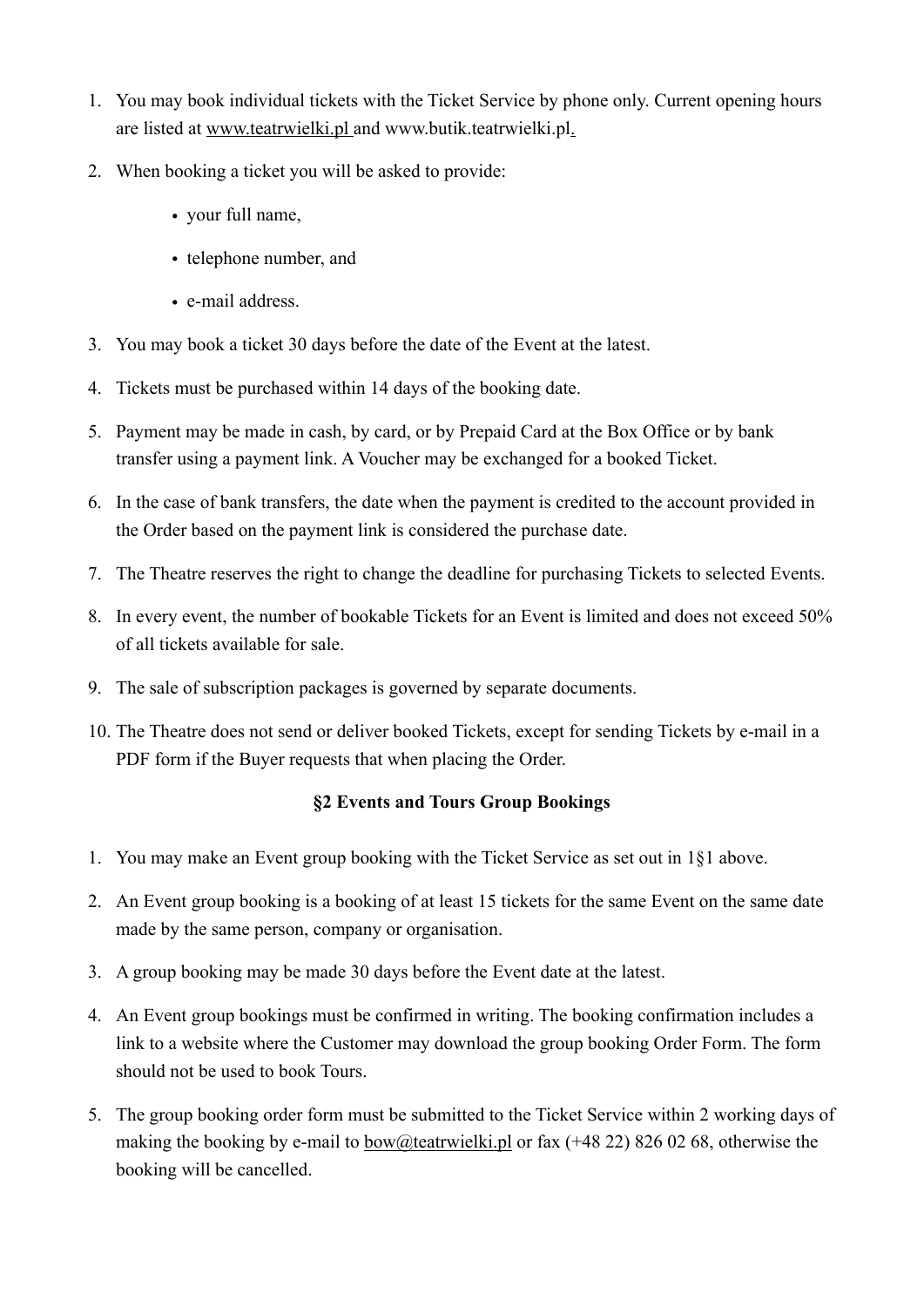- 6. You must purchase the tickets covered by the group booking within a period arranged with the Ticket Service, no later, however, than 14 days after making the booking, otherwise it will be cancelled.
- 7. Payments may be made in cash, by card or by Prepaid Card at the Box Office, or by bank transfer using a payment link.
- 8. If you pay by bank transfer, please enter the transaction's details exactly as specified by the payment service provider.
- 9. In the case of bank transfers, the payment is considered effective when the sum due is credited to the bank account specified in the Order based on the payment link.

## **CHAPTER III**

## **IN-STORE SALES**

### **§1 Booking and transaction system service providers**

- 1. Booking and sales of Tickets, Merchandise, Vouchers and Prepaid Card and other products offered by the Theatre are done through the IKSORIS software developed by SoftCOM Spółka Jawna, Piotr Szuba, Tomasz Wierzbowski registered in Wrocław, at ul. Buforowa 115, 52-131 Wrocław, NIP: PL8951781314, REGON: 932843464.
- 2. Card payments are handled by First Data Polska S.A. registered in Warsaw, at Al. Jerozolimskie 100, 00-807 Warszawa, a registered payment service provider No. IP24/2014 supervised by the Financial Supervision Authority (Poland) and registered by the District Court for Warsaw in the register of enterprises of the National Court Register with no. KRS 0000061293, initial capital: PLN 120,150,500 paid in full, NIP 5260210429, REGON 012873434.

# **§2 In-store sales of individual and group Tickets for Events and Tours**

- 1. Single and group Tickets for Events and Tours, as well as Vouchers, may be bought directly at the Theatre's Box Office. Current Box Office opening hours are listed at at [www.teatrwielki.pl](http://www.teatrwielki.pl) and www.butik.teatrwielki.pl. For an hour before the curtain-up priority is givent to the Customers who wish to buy Tickets to the upcoming Event.
- 2. The Box Office accepts payments in cash, by card or by Prepaid Card. A Voucher may be exchanged for a booked Ticket. The Theatre does not take responsibility for any card payment breakdowns on the part of the payment service provider.
- 3. VAT invoices are issued on request. The request must be submitted within 90 days as of the end of the month when the Ticket or Merchandise was delivered or services performed, based on the cash register receipt. Businesses and organisations must provide the relevant tax identification number (NIP) before making the payment.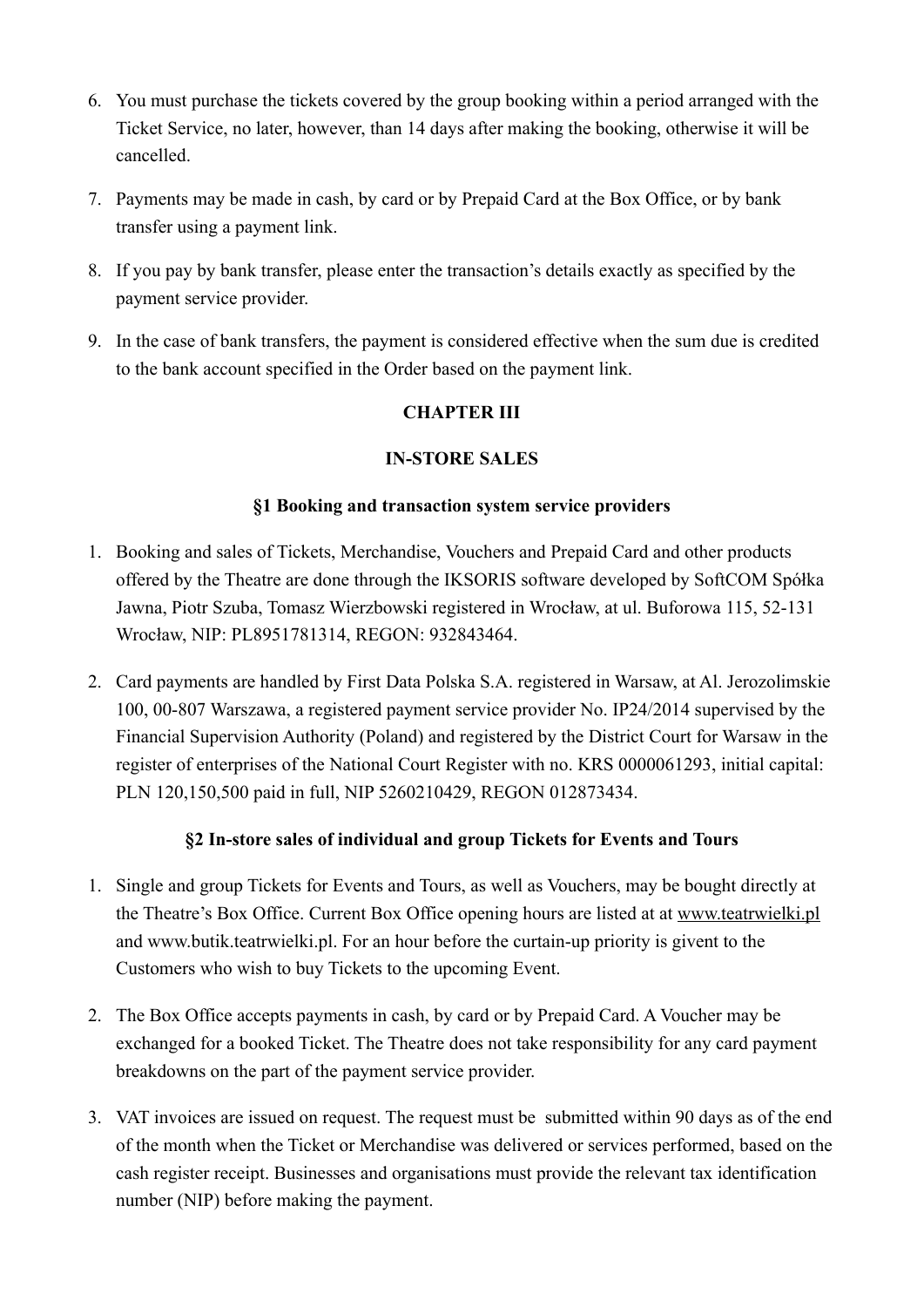- 4. The Theatre offers regular, concessionary, and rush tickets.
- 5. Rush tickets are on sale for an hour before the curtain-up, provided that there are free seats available in the auditorium.
- 6. The Theatre reserves the right to sell tickets to selected events as part of sales promotion activities designed on a case by case basis.
- 7. The Theatre reserves the right to launch and call off sales promotion activities.

### **§5 In-store Merchandise sales**

- 1. Merchandise may be bought in the physical Boutique located in the left wing of the Theatre. The physical Boutique also sells Event and Tour Tickets, Vouchers, and Prepaid Cards.
- 2. Current opening hours are listed at [www.teatrwielki.pl](http://www.teatrwielki.pl) and [www.butik.teatrwielki.pl.](http://www.butik.teatrwielki.pl)
- 3. All the Merchandise offered by the physical Boutique are brand new and are of any physical or legal faults, and are legally marketed in Poland.
- 4. The prices are denominated in the Polish zloty (PLN).
- 5. Information on the Merchandise sold at the physical Boutique, current social offers, or changes in opening hours is also listed on [www.butik.teatrwielki.pl](http://www.butik.teatrwielki.pl).
- 6. Payments should be made at the cash desk of the physical Boutique, in cash, by card, or by Prepaid Card. A Customer is issued with a cash register receipt or VAT invoice, depending on their choice.
- 7. VAT invoices are issued on request. The request must be submitted within 90 days as of the end of the month when the Ticket or Merchandise was delivered or services performed, based on the cash register receipt. Businesses and organisations must provide the relevant tax identification number (NIP) before making the payment.
- 8. Purchases made via www.butik.teatrwielki.pl may be collected during the physical Boutique's opening hours.
- 9. You may contact the physical Boutique by e-mail at  $\underline{butik@text{teatrwielki.pl}}$  or phone +48 22 692 07 87; the opening times are listed on www.butik.teatrwielki.pl.
- 10. The Boutique does not accept returns of Merchandise.

#### **CHAPTER IV**

#### **ONLINE SALES OF EVENT AND TOUR TICKETS AND MERCHANDISE**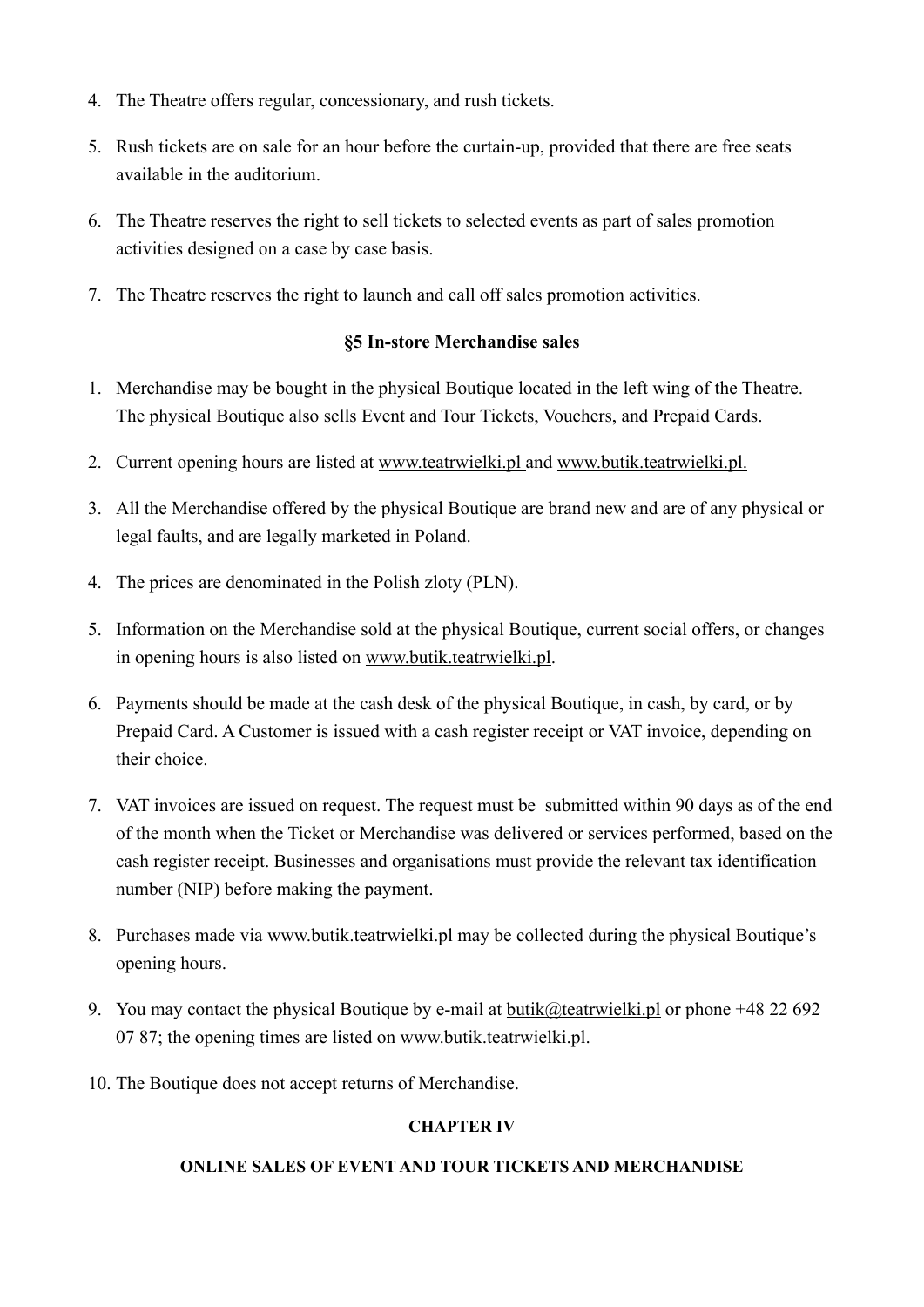### **§1 General provisions**

- 1. Event and Tour Tickets and Merchandise may be bought online 24 hours a day only via [www.butik.teatrwielki.pl.](http://www.butik.teatrwielki.pl)
- 2. To shop at the Boutique, you need the following: a device connected to the Internet, an e-mail address, a web browser, such as Firefox 3.0 or newer, Chrome 35 or newer, Internet Explorer 10 or newer, etc., a black-and-white printer or a mobile device (smartphone, tablet, e-reader) that may process PDF files and display the e-Ticket.
- 3. To buy Tickets and Merchandise online you need to have an active e-mail account.
- 4. As a Customer, you are prohibited from including illegal content in your communication with the Theatre.
- 5. When placing an Order online you will be required to immediately make the due payment.
- 6. The payment may be made by electronic means only, namely by card or an online money transfer.
- 7. Payments are operated by PayU S.A. registered in Poznań, at ul. Grunwaldzka 186, 60-166 Poznań, a registered payment service provider supervised by the Financial Supervision Authority (Poland) and registered with the District Court for Poznań - Nowe Miasto and Wilda in Poznań, 8th Commercial Division of the National Court Register with the KRS no. 0000274399, initial capital: PLN 4.944.000, paid in full, NIP No. 7792308495, REGON No. 300523444, tel. +48 61 628 45 05.
- 8. The prices listed on the Tickets and Merchandise are denominated in the Polish zloty (PLN), include all taxes due (including VAT), and become binding as of the moment of placing the Order.
- 9. The Buyer is charged a handling fee of 1% on every online transaction by the payment system operator. The fee is nonrefundable, including in the event of Ticket refunds made following an Event cancellation.

### **§2 General provisions on placing Orders online**

- 1. You may buy Tickets, Tour, and Merchandise as part of one transaction.
- 2. Issuing and loading a Prepaid Card and making a Donation to the Theatre must be separate transactions.
- 3. The contract of sale of Tickets or Merchandise between the Buyer and the Theatre is made via the Theatre's website at [www.butik.teatrwielki.pl](http://www.teatrwielki.pl) and must involve: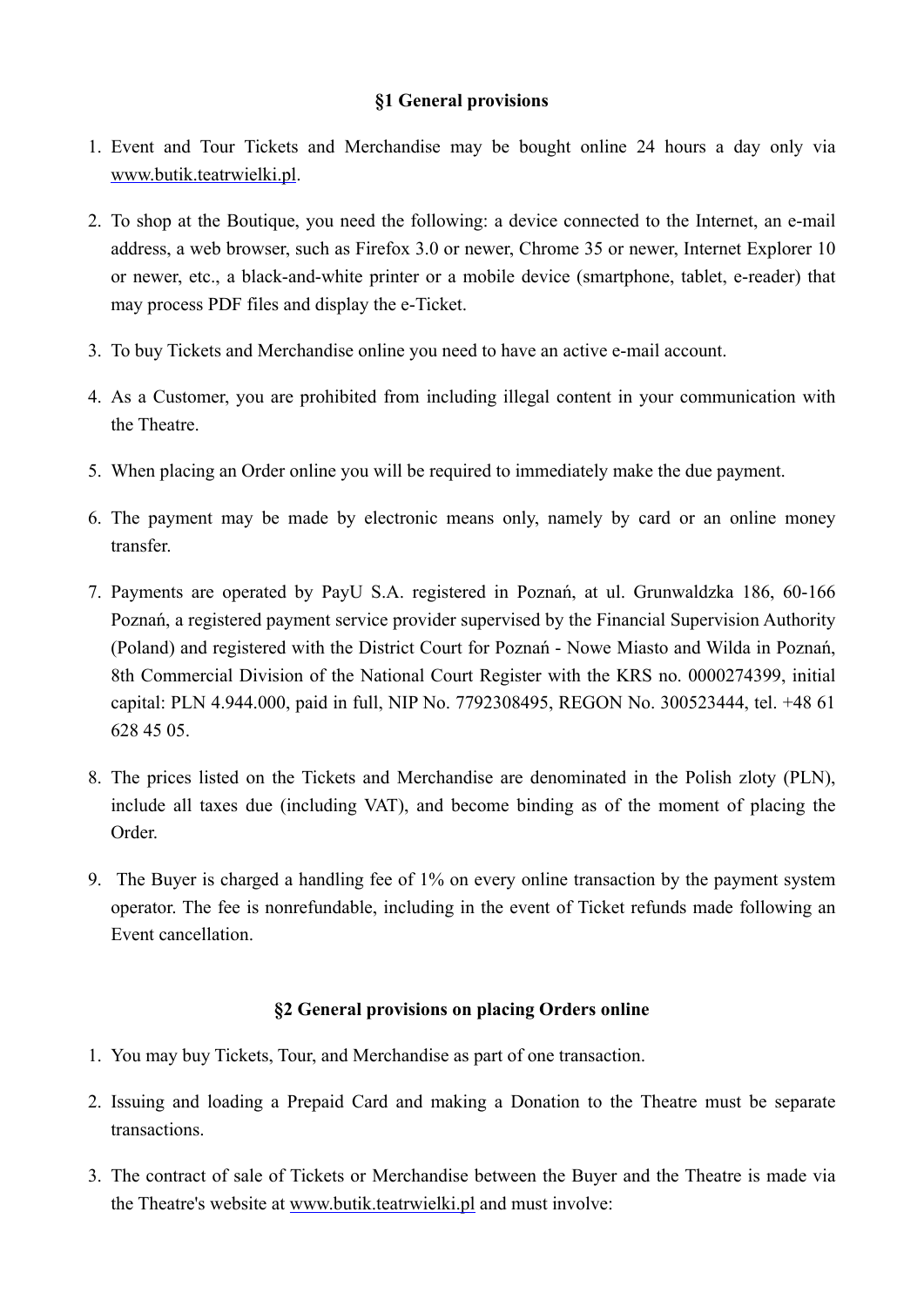- a) selecting a date of the Event, Tour, or Merchandise
- b) selecting a seat (or seats) and the price variant (if more than one is available)
- c) selecting a delivery method
- d) providing the Buyer's first and last name, address, e-mail address, and telephone number
- e) reading and accepting these Terms and Conditions
- f) giving the mandatory consents
- g) placing an online Order
- h) making the payment by electronic means, using a payments payment card, online money transfer, Prepaid Card, or other means made available by the payment service provider.
- 4. After the Buyer makes the payment, they receive:
- a confirmation of payment

– a confirmation of transaction together with the Event or Tour Ticket in a PDF form, which will be sent to the e-mail address provided by the Buyer.

- 3. The Theatre cannot be held responsible in the event that the Customer provides incorrect or false information when placing the Order online or fails to acquaint themselves with these Terms and Conditions.
- 4. To make a Donation to the Theatre via the website [www.butik.teatrwielki.pl](http://www.butik.teatrwielki.pl) the Benefactor must:
- a) select the sum to be donated
- b) providing the Benefactor's first and last name, address, e-mail address, and telephone number
- c) read and accept these Terms and Conditions
- d) give the mandatory consents
- e) place an online Order
- f) make the payment by electronic means, using a payments payment card, online money transfer, Prepaid Card, or other means made available by the payment service provider.

6. After the Benefactor makes the payment, they receive:

– a confirmation of payment status

– a donation receipt necessary to declare the donation, which will be sent to the e-mail address provided by the Buyer.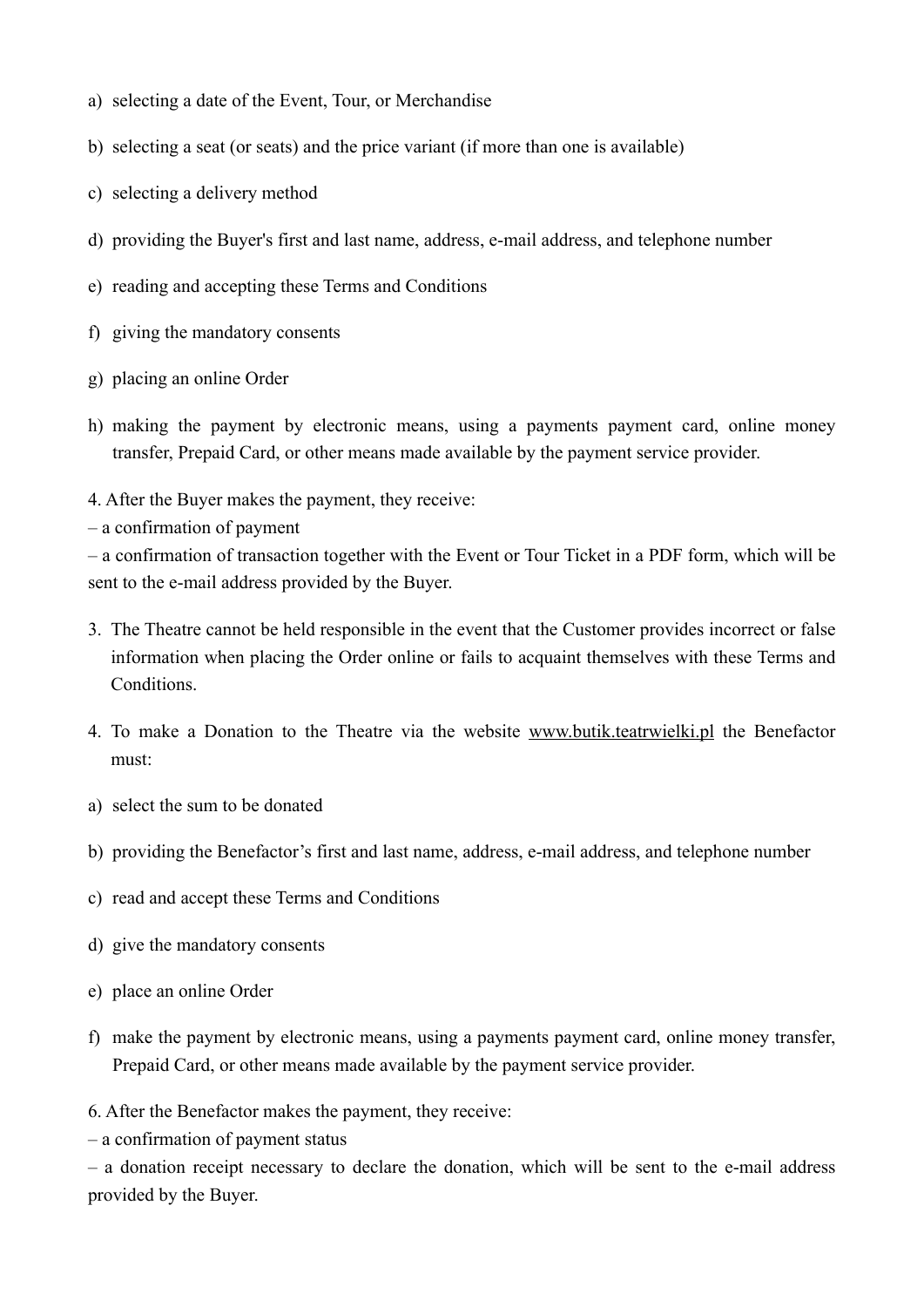7. To have a Prepaid Card issued or loaded via the website [www.butik.teatrwielki.pl](http://www.butik.teatrwielki.pl) the Buyer must:

- a) provide the card's number (if the Buyer is already in possession of the card)
- b) select the sum to be loaded
- c) provide the Buyer's first and last name, address, e-mail address, and telephone number
- d) read and accept these Terms and Conditions
- e) give the mandatory consents
- f) place an online Order.
- 8. After the Buyer makes the payment, they receive:
- a confirmation of payment

– a confirmation of transaction together with the Prepaid Card in a PDF form, which will be sent to the e-mail address provided by the Buyer.

- 9. The Theatre shall not be responsible for the consequences of providing incorrect or false details in the online Order by the Buyer and failing to acquaint themselves with these Terms and Conditions.
- 10. You may cancel or modify your online Order only until you confirm the payment.
- 11. The Order is considered placed when the Theatre receives a confirmation of payment from the Buyer's bank.
- 12. If your bank fails to send in a payment confirmation within 40 minutes of placing the online Order, the Order is automatically cancelled.
- 13. In the event that the online Order is automatically cancelled, any amount debited from your account will be withheld by the payment service operator, PayU S.A. (ul. Grunwaldzka 186, 60-166 Poznań). Please contact the payment service operator directly via e-mail or by phone to receive e-mail instructions about the next steps to be taken. The amount may be withheld towards your next Order with the Theatre or will be returned to your bank account.
- 14. The Theatre shall not be responsible for the consequences of any malfunction of the PayU system.
- 15. Under the Resolution of the Minister of Finance (Poland) of 28 December 2018 on exemptions from the obligation to record sales with the use of cash registers, transactions covered by these Terms and Conditions are exempt from the aforementioned obligation and the Buyer shall not receive a cash register receipt.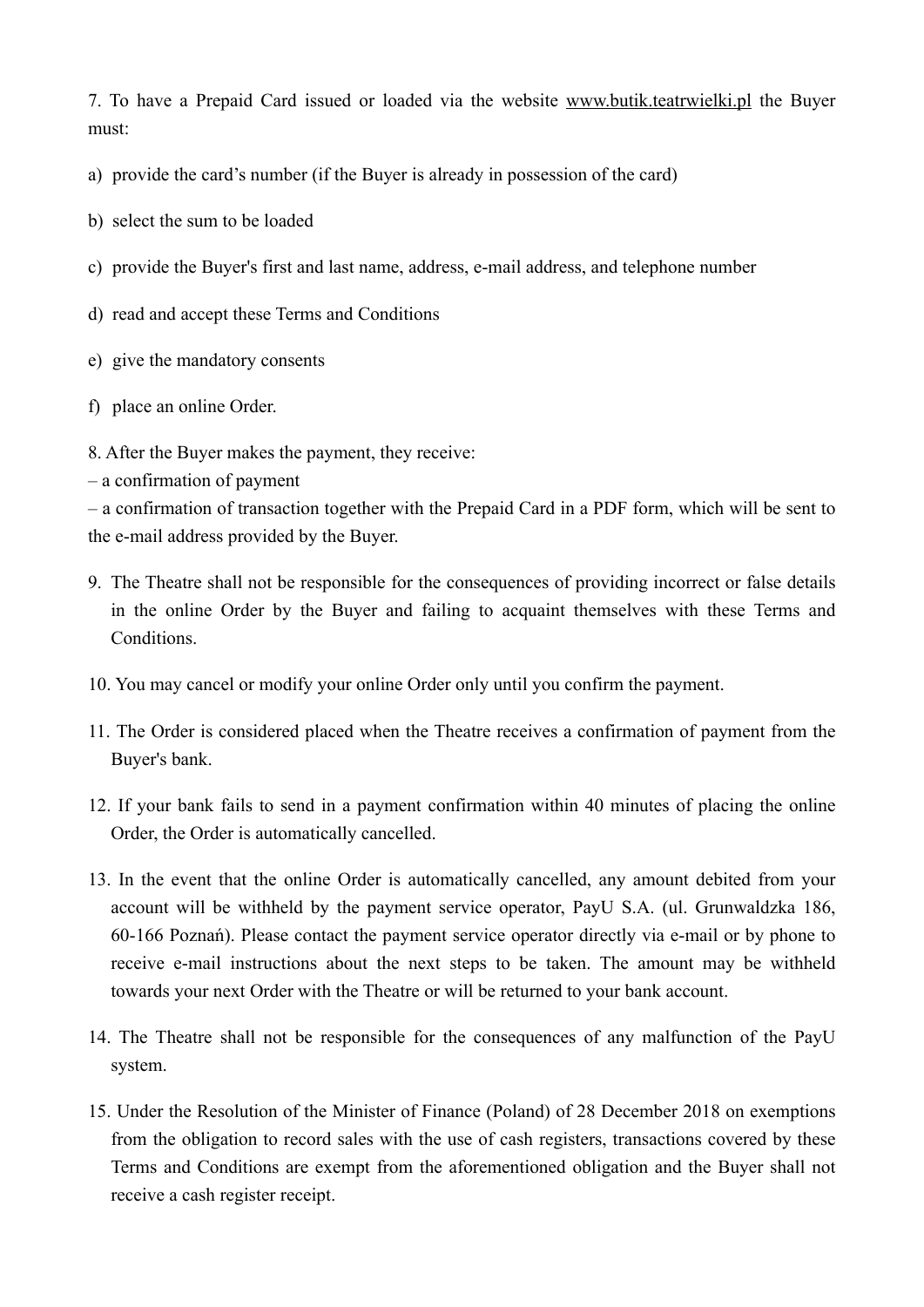- 16. The Buyer may be issued a VAT invoice. To request a VAT invoice, you need to tick the relevant box when placing the Order and provide the necessary billing details.
- 17. The responsibility for providing correct or billing details lies with the Buyer.

### **§3 Detailed provisions on buying Tickets online**

- 1. Online sale of Tickets for a given Event ends 3 hours before the curtain-up. For selected Events, the Theatre reserves the right to change the closing time.
- 2. Online sale of group Tour Tickets ends on the 25th day of the preceding month. Online sale of individual Tour Tickets ends 3 hours before the start of the Tour. In both events, the Theatre reserves the right to change the closing time.
- 3. On the Theatre's part, online sale of Tickets is operated by the Ticket Service.
- 4. The Theatre reserves the right to sell tickets to selected Events and Tours as well as selected Merchandise as part of sales promotion activities designed on a case by case basis.
- 5. You can buy up to 14 Tickets to a given Event in a single session. The Theatre reserves the right to offer less Tickets per session for selected Events.
- 6. You can buy up to 30 tickets to a given Tour in a single session. The Theatre reserves the right to offer less Tour Tickets per session.
- 7. After you have successfully made the payment, you will receive a confirmation via e-mail. If you have bought Tickets they will be attached to the e-mail in a PDF form. Please save or print the ticket on white paper, size A4, so that the code is legible. If you have bought Merchandise, you will receive a pro forma invoice.
- 8. You may display the Ticket on your mobile device on condition that the 2D code is legible for the Theatre's ticket scanners. If the device requires Internet access to display the Ticket, the resultant costs are paid by the Buyer according the their Internet plan.
- 9. You will be asked to display your Ticket when entering the Theatre to attend the Event or Tour.
- 10. The Theatre reserves the right to refuse entry to a ticket holder whose Ticket is damaged or illegible making it impossible to verify the code, or in the event that the code has already been used.
- 11. You are not allowed to erase or remove any information provided on the Ticket. An altered ticket is invalid, and the Buyer is not eligible for a refund.
- 12. The screen of the device on which the e-ticket is displayed may not be damaged or dimmed.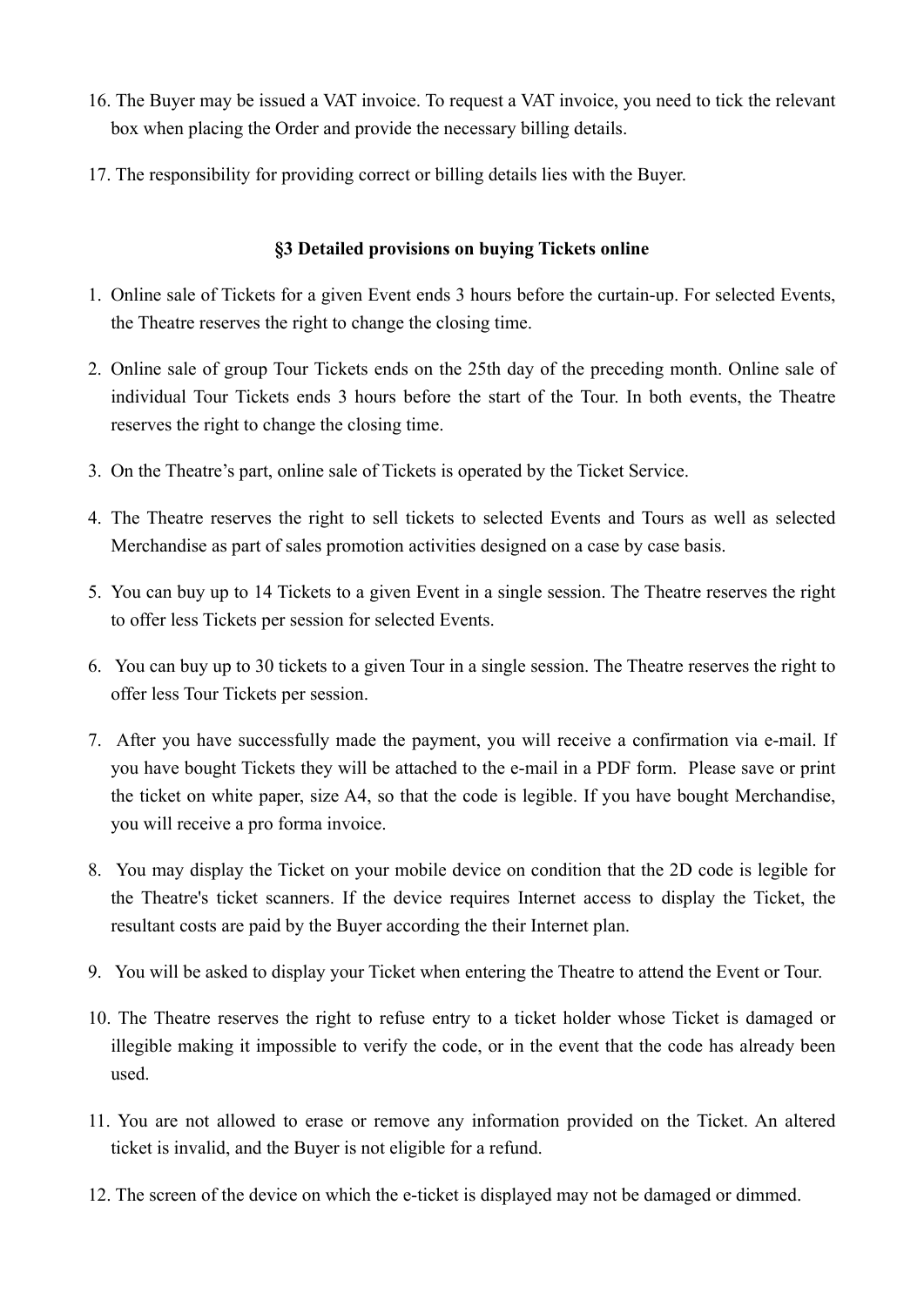- 13. An e-Ticket entitles you to enter one specific Event or Tour.
- 14. An individual e-Ticket provides entry for one person.
- 15. Your e-Ticket will be checked at the time of entering the Theatre and cannot be reused.
- 16. Photocopying, scanning, or copying e-Tickets is not permitted and results in the cancellation of the Ticket.
- 17. You cannot make your e-Ticket available to third parties.
- 18. A ticket holder may be asked to present an identification document when entering the Theatre.
- 19. Latecomers will only be allowed to the auditorium during intermissions.
- 20. The Theatre does not accept returns of unused tickets to Events that have already taken place or that have started.

#### **§4 Delivery of Merchandise**

- 1. Merchandise is delivered to the address provided by the Buyer in the Order by Poczta Polska or UPS. Purchases may also be collected in person by the Buyer at the Theatre without any extra fee.
- 2. Applicable delivery costs may be found at www.butik.teatrwielki.pl (Shipping and Delivery).
- 3. The Boutique shall not accept responsibility for unsuccessful or delayed delivery if the address provided by the Buyer was inaccurate or incorrect.
- 4. If the Buyer decides to collect the purchases in person, they will be notified about the pickup date by e-mail.
- 5. To collect their purchases in person, the Buyer must present the Order number.
- 6. Purchases must be collected within 14 days of the pickup date.
- 7. In the event that purchases are not collected within the deadline set out in (6) above, the Theatre will send the Buyer an e-mail reminder urging them to collect the purchases within 7 working days as of the date of the e-mail.
- 8. In the event that purchases are not collected within the deadline set out in (7) above, the Theatre will request the Buyer by e-mail to indicate a bank account to which the Order total should be returned.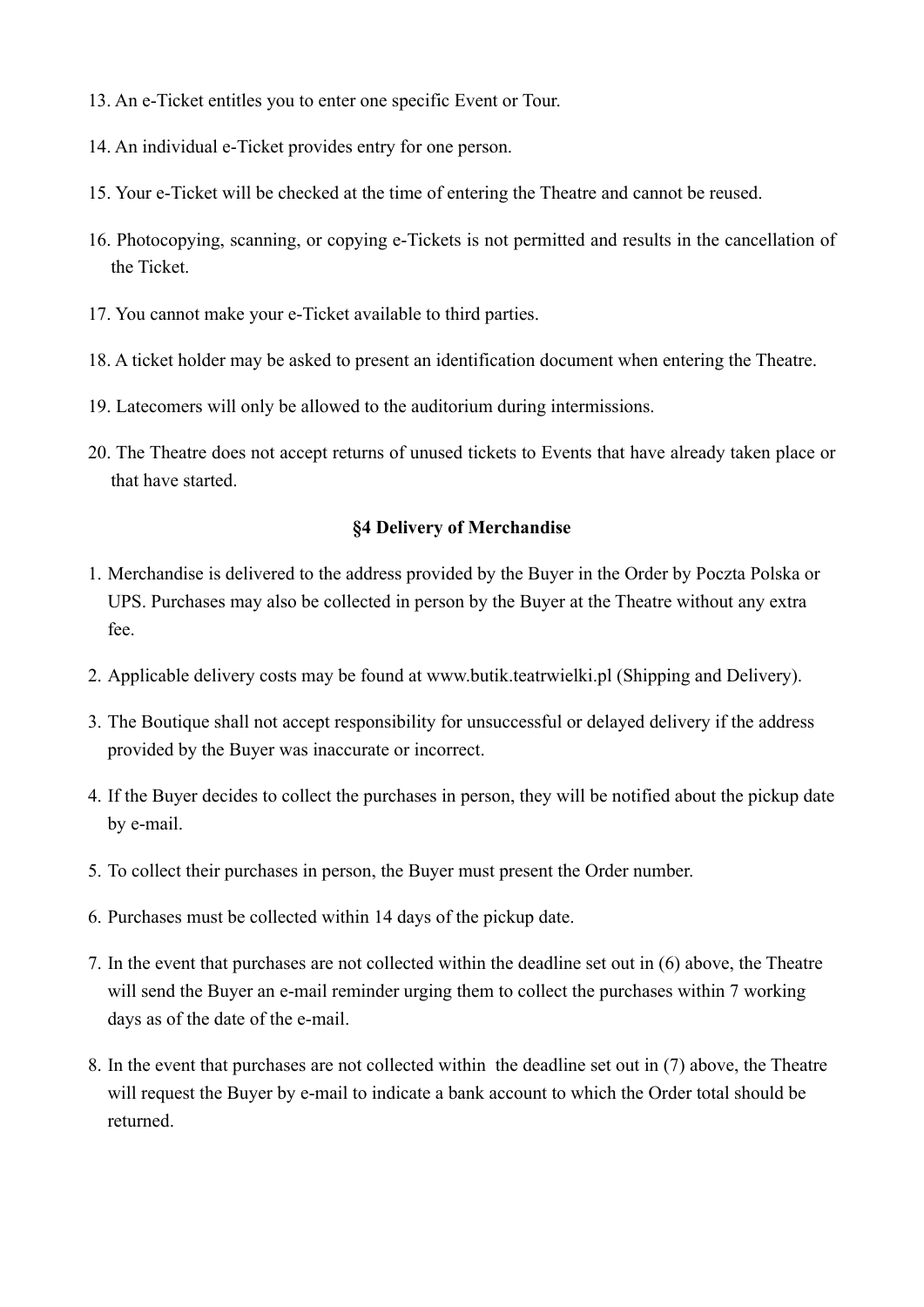9. In the event that the Buyer fails to respond to the e-mails described in (7) and (8) above, the Order total is retained by the Theatre until any and all claims related to the transaction become time-barred.

### **§5 The right of withdrawal: Merchandise**

- 1. According to the Polish Consumer Rights Act of 30 May 2014, section 38(12), the Buyer does not have the right to withdraw from a contract concerning the performance of services associated with cultural events if the contract specifies a date or period when the service is to be performed. Therefore, Buyers of e-Tickets to Events or Tours do not have the right to withdraw from the contract. The Theatre offers refunds for Event e-Tickets on Prepaid Cards as set out in these Terms and Conditions.
- 2. Buyers of Merchandise have the right to withdraw from the contract within 14 days without any justification.
- 3. The withdrawal period starts on the date stated on the cash register receipt or VAT invoice, or on the day the Buyer or their representative collects the purchases from a courier or at the Theatre.
- 4. To withdraw from the contract, the Buyer must notify the Boutique about their intention by sending the notice on the exercise of the right of withdrawal from the contract concerning the sale of Merchandise by e-email to [butik@teatrwilki.pl](mailto:butik@teatrwilki.pl) or by post to Butik Teatr Wielki - Opera Narodowa, plac Teatralny 1, 01-950 Warszawa, 'Odstąpienie od umowy'. To do so, the Buyer may use the template which is Exhibit 1 hereto.
- 5. Without undue delay, the Boutique will sent the Buyer a conformation of receiving the notice to the e-mail address indicated in the notice.
- 6. The Buyer must return the Merchandise along with the case register receipt or a hardcopy of the VAT invoice the the physical gift shop in the Theatre within 14 days of the date of withdrawal, either in person or by post to Butik Teatr Wielki - Opera Narodowa, plac Teatralny 1, 01-950 Warszawa.
- 7. The Theatre will refund all payments made by the Buyer, including the cost of shipment, if applicable, within 14 days of the date of receiving the notice on the exercise of the right of withdrawal from the contract concerning the sale of Merchandise. The Theatre may withhold the refund until the Merchandise is returned or the Buyer presents a document proving that the Merchandise was sent back, depending on which occurs first.
- 8. The refund will made to the bank account indicated by the Buyer.
- 9. In the event that the delivery method chosen by the Buyer was not the cheapest option offered by the Boutique, the Theatre will not refund the extra cost to the Buyer.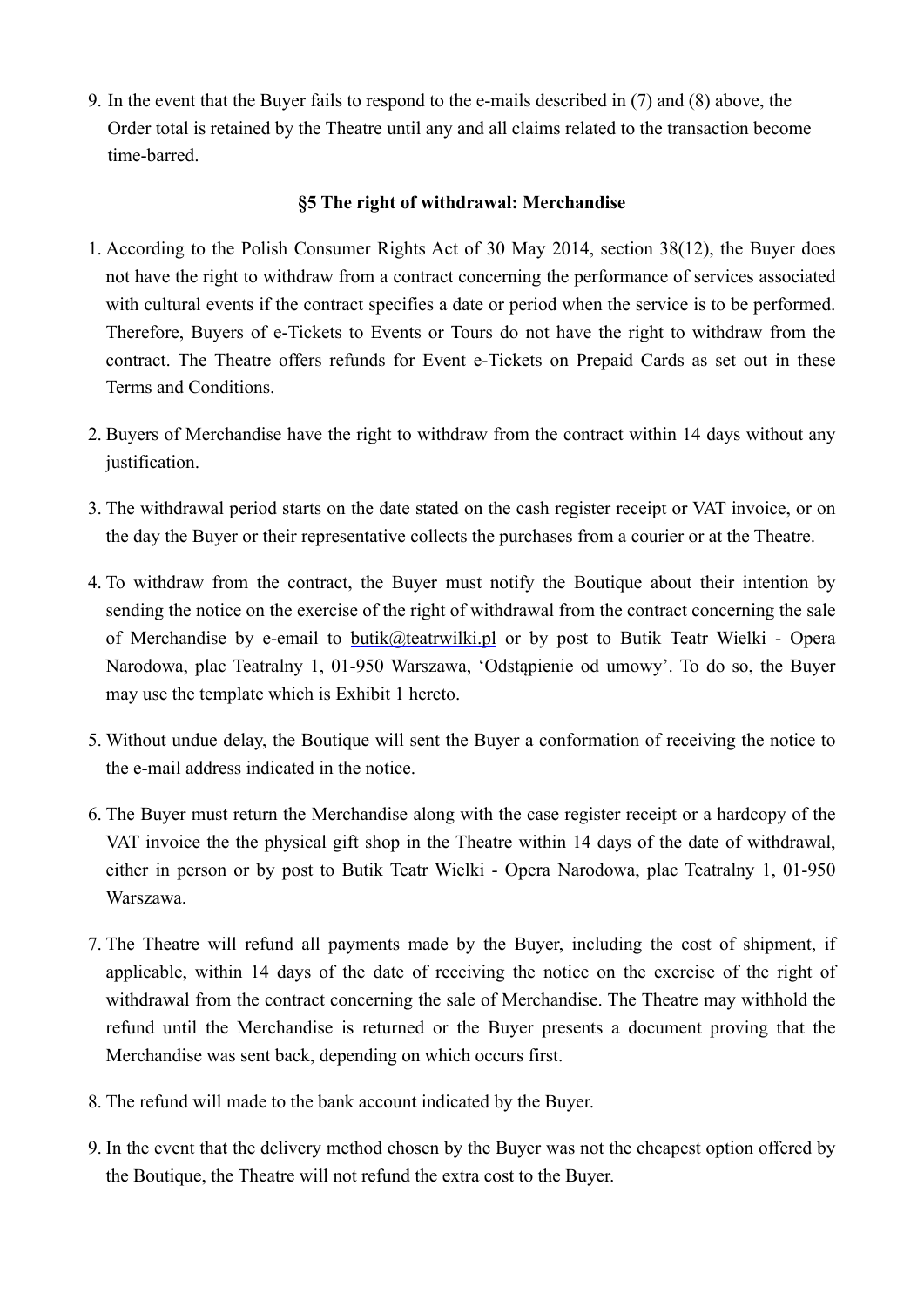- 10. The cost of returning the Merchandise will be borne by the Buyer.
- 11. The Buyer is responsible for any decrease in the value of the Merchandise as a result of the Merchandise being used beyond what is necessary to determine the nature, characteristics and functionality of the Merchandise.
- 12. According to the Polish Consumer Rights Act of 30 May 2014, section 38(5), 38(9) and 38(10), the Buyer does not have the right to withdraw from a contract concerning the sale of audio and video recordings and other goods delivered in a sealed package if the package has been opened after the purchase or delivery.

# **CHAPTER V REFUNDS**

### **§1 Refunds for tickets bought in-store and online**

- 1. Refunds are made in cash, on a payment card or Prepaid Card, or by bank transfer to a bank account.
- 2. You may request a refund for individual Tickets purchased at the Theatre's physical Box Office or online to be made in cash, on a payment card, or by bank transfer to a bank account up to 3 calendar days before the Event date, excluding the actual day of performance. After the threeday mark but before the day of the performance, refunds will be made to Prepaid Cards only (which you may request at the physical Box Office or online using the Prepaid Card Refund Request form). No refunds are made on the performance date.
- 3. You may request a refund for group school Tickets until 7 p.m. on the day preceding the Event. In the case of other group Tickets, refunds may be requested up until 3 days before the Event date, excluding the actual day of performance. No refunds are made on the performance date.
- 4. Refunds are made in cash or on a payment card. To receive a refund, you need to present the relevant receipt or VAT invoice at the physical Box Office.
- 5. To receive a refund on a Prepaid Card, the Buyer must present the relevant receipt or VAT invoice at the physical Box Office or fill out and submit the Prepaid Card Refund Request form available on www.teatrwielki.pl.
- 6. To receive a refund on a bank account, the Buyer must fill out and submit the Refund Request form available on www.teatrwielki.pl.
- 7. The same refund policy applies to tickets bought through the Ticket Service, paid for in cash, by payment card, bank transfer or Prepaid Card.
- 8. Tour Tickets are nonrefundable.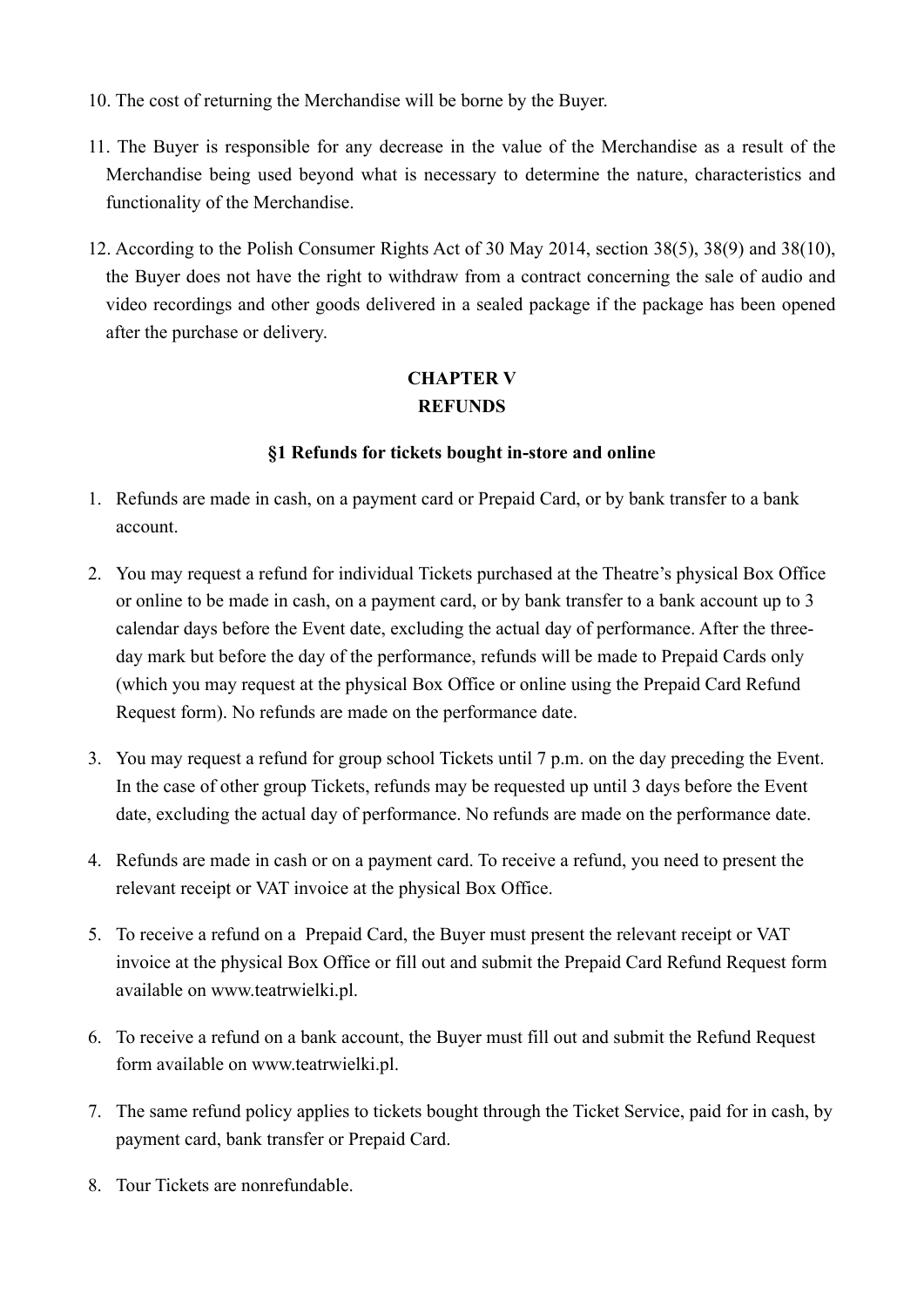### **§2 Refunds for tickets in case of Event cancellation**

- 1. If an Event or Tour is cancelled, Ticket holders may obtain refunds in cash, on payment card, by bank transfer to the bank account used to make the original purchase, or to a Prepaid Card.
- 2. In the case of Tickets purchased following a booking, the Ticket holder will be notified about the Event/Tour cancellation or change in the programme as well as refund options by e-mail on the address provided in the Order form. If the information provided in the Order form is incorrect or false, the Theatre is not liable for failing to provide the Customer with the above information.
- 3. The Buyer must confirm the receipt of the information as specified in (2) above by sending a reply to the e-mail address indicated, specifying the type of refund they choose.
- 4. Refunds for Tickets paid for by bank transfer are made without undue delay and no later than within 30 working days of the receipt of the Buyer's replay as specified in  $\S4(3)$  above.
- 5. You may also request a refund for a cancelled Event at the Theatre's physical Box Office.

## **CHAPTER VI**

### **CONCESSIONS AND ADMISSION DOCUMENTS**

### **§1 Individual concessions**

- 1. The Theatre offers the following individual concessions to selected Events:
- 20% off: Child aged 6 or younger, Child and Child/Youth, offered to:
	- children aged 6 or younger
	- pupils aged 16 or younger
- 20% off: Pupil under 26, 20% off: Student under 26, offered to:
	- pupils aged under 26
	- students aged under 26
- 20% off: disability pensioner/senior citizen, offered to:
	- disability and old age pensioners
	- people with a disability certificate
	- people aged 70 and older
- 25% off: Karta Dużej Rodziny, offered to holders of Karta Dużej Rodziny (Big Family Card)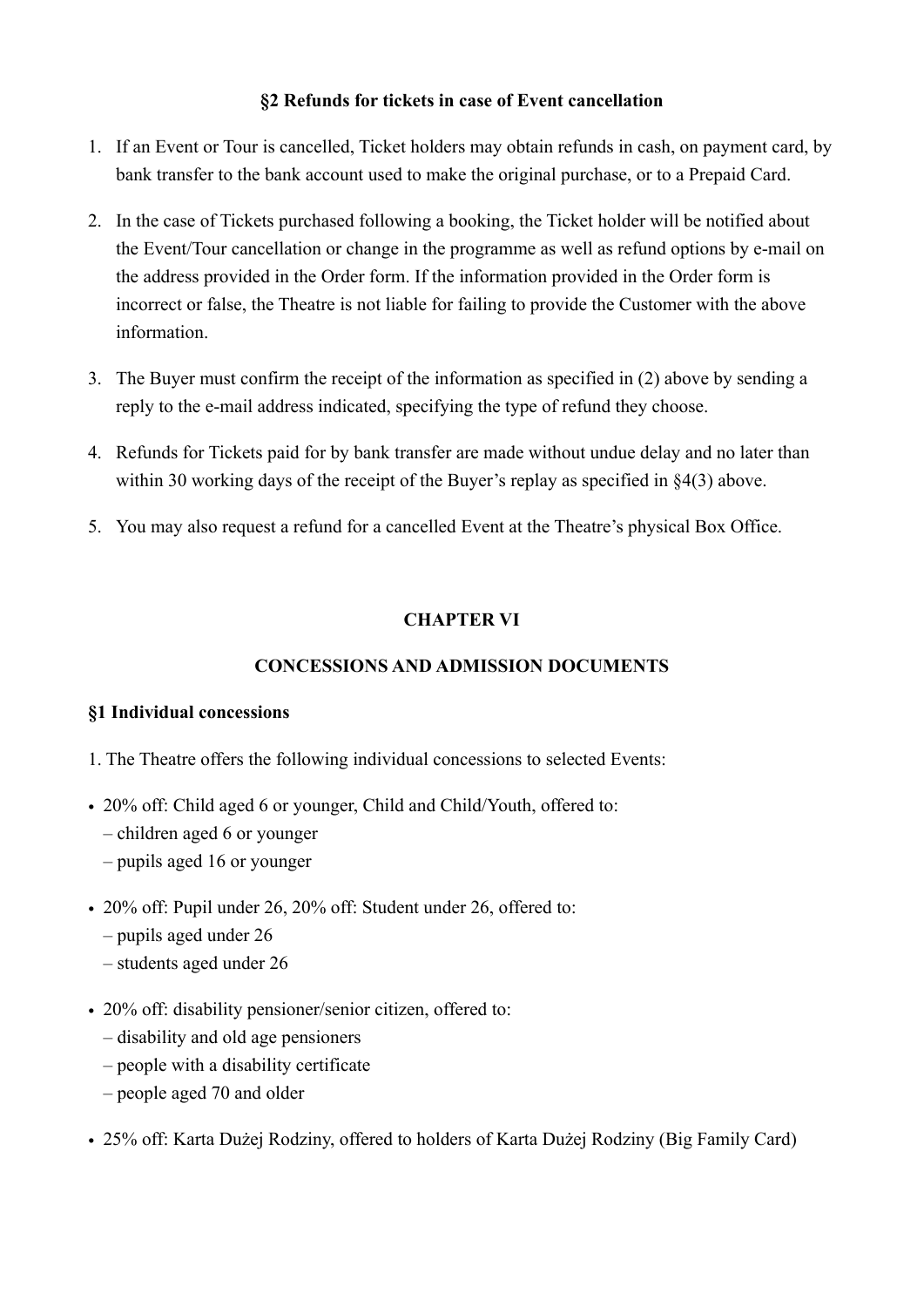- Up to 75% off: Music students under 26, offered to:
	- pupils of schools of music under 26
	- students in musicology and of music colleges and under 26
- Up to 75% off: PhD in musicology, offered to: – PhD students in musicology and PhD students of music colleges aged under 30
- Up to 75% off: Ballet student under 26, offered to: – students of ballet schools aged under 26.
- 2. The above concessions apply both online and in store.

#### **§2 Group concessions**

- 1. The Theatre offers the following group concessions to selected Events:
- 30% off: School Groups, offered to groups consisting of more than 15 people from:
	- a school
	- a college
	- a youth educational centre
- 30% off: Senior Citizen Groups, offered to groups consisting of more than 15 people from: – associations of disability and old age pensioners
- 30% off: Other Groups, offered to groups consisting of more than 15 people from:
	- youth educational centres
	- care homes
	- associations of people with disabilities
- Group Leader for Buyers of the above group Tickets, every 16th ticket is free.
- 2. The above concessions apply only in store.

#### **§3 Individual and Group concessions: Detailed provisions**

- 1. As a holder of a concessionary Ticket, you will be asked to document your eligibility when entering the Theatre. Failing to present a valid proof of eligibility, you will be denied entry to the Event or Tour without the right to demand a refund. You may decide to pay the reminder of the entry fee at the Box Office before the start of the Event or Tour, yet must accept the resultant risk of coming late to the performance and suffering other inconvenience. Groups are required to deliver the relevant form within 2 working days following the making of a group booking.
- 2. The Theatre accepts the following proofs of eligibility:
	- a) ID card or certificate issued by an authorised institution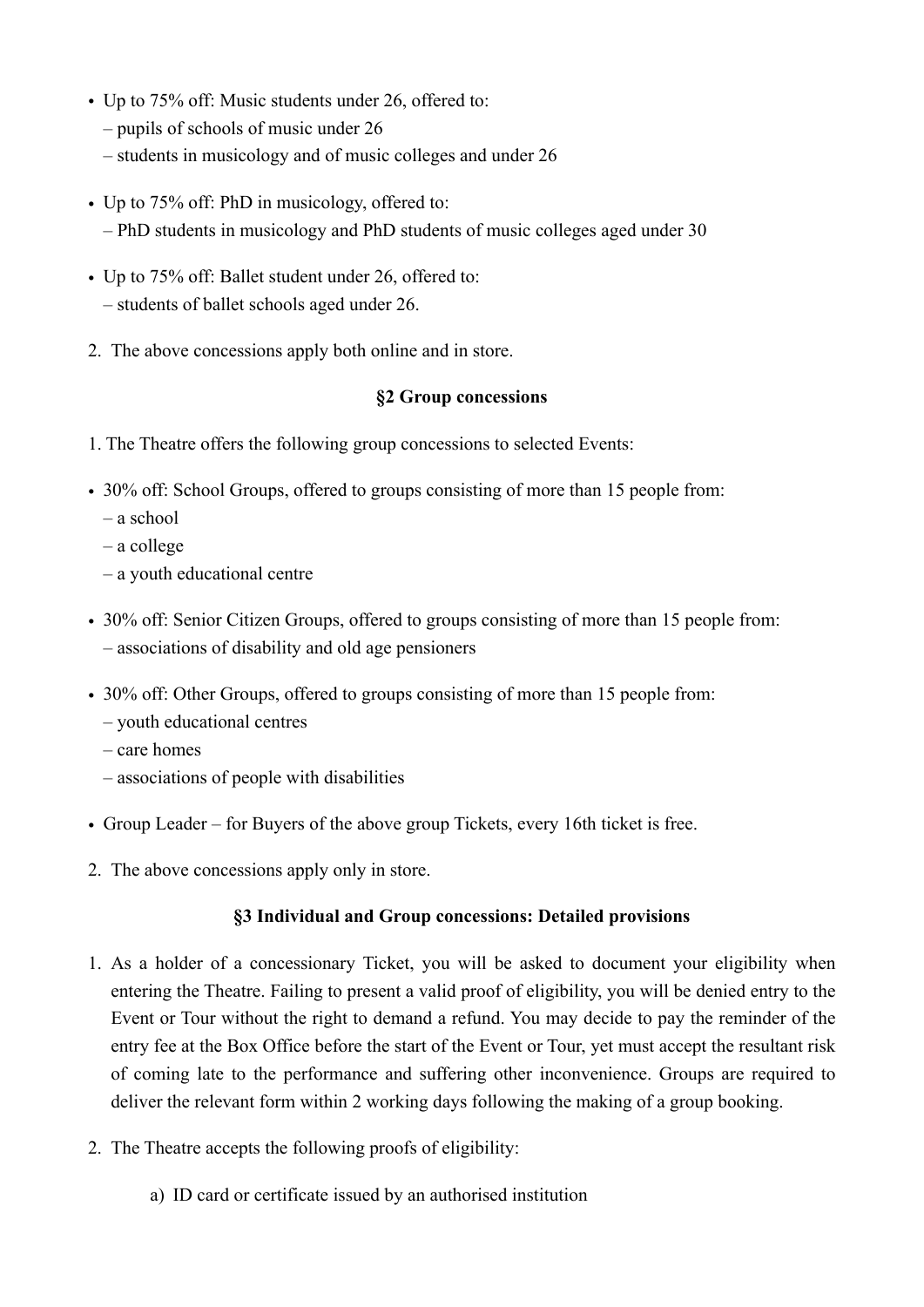- b) certificate issued by the school in the year when the Event is taking place
- c) ISIC card for international students (20% off for pupils and students aged under 26).
- 3. The price of a concessionary Ticket cannot be lower than:

– the price of a Ticket in the cheapest pricing zone in the Moniuszko Auditorium in the case of Events held at the Moniuszko Auditorium,

– the price of the rush ticket for a given Event in the case of Events held at the Młynarski Hall and other venues at the Theatre.

### **CHAPTER VII**

### **TOURS**

- 1. To tour the Theatre you must pay an entrance fee. Concessionary Tickets are offered to children and pupils. Adults, including college students and old age pensioners, must buy a regular ticket.
- 2. Group leaders attending with a visiting group are exempt from paying the entrance fee. One adult per 10 group members is considered a group leader. Any other adult accompanying the group must buy a regular ticket.
- 3. Wheelchair users or Visitors unable to climb staircases or use lifts, are asked to arrange for assistance on [wycieczki@tatrwielki.pl](mailto:wycieczki@tatrwielki.pl) or +48 22 692 05 93.
- 4. By purchasing a Tour Ticket or entering the Theatre's premises the Visitor agrees to these Terms and Conditions.
- 5. The Theatre, its premises and all structures and objects therein form a whole and are protected by law. Displacing, removing or damaging any structures and objects in the Theatre or on its premises and protected by the Theatre is strictly forbidden.
- 6. Due to security reasons, while maintenance work is underway or in other exceptional circumstances, some spaces at the Theatre or on its premises may temporarily become fully or partially inaccessible to Visitors by the decision of the Theatre's Director.
- 7. The Theatre may only be visited with a guide employed by the Theatre. It is not possible to visit the Theatre with a guide who is not the Theatre's employee or on one's own.
- 8. While at the Theatre, Visitors must follow the guide's instructions.
- 9. Visitors may only access designated spaces around the Theatre. In some spaces special caution must be exercised due to uneven floor, scarce lighting and other specific features.
- 10. In the event of any damage, the responsible party is the Visitor who caused the damage or the Visitor and the institution which organised the tour in the case of group tours.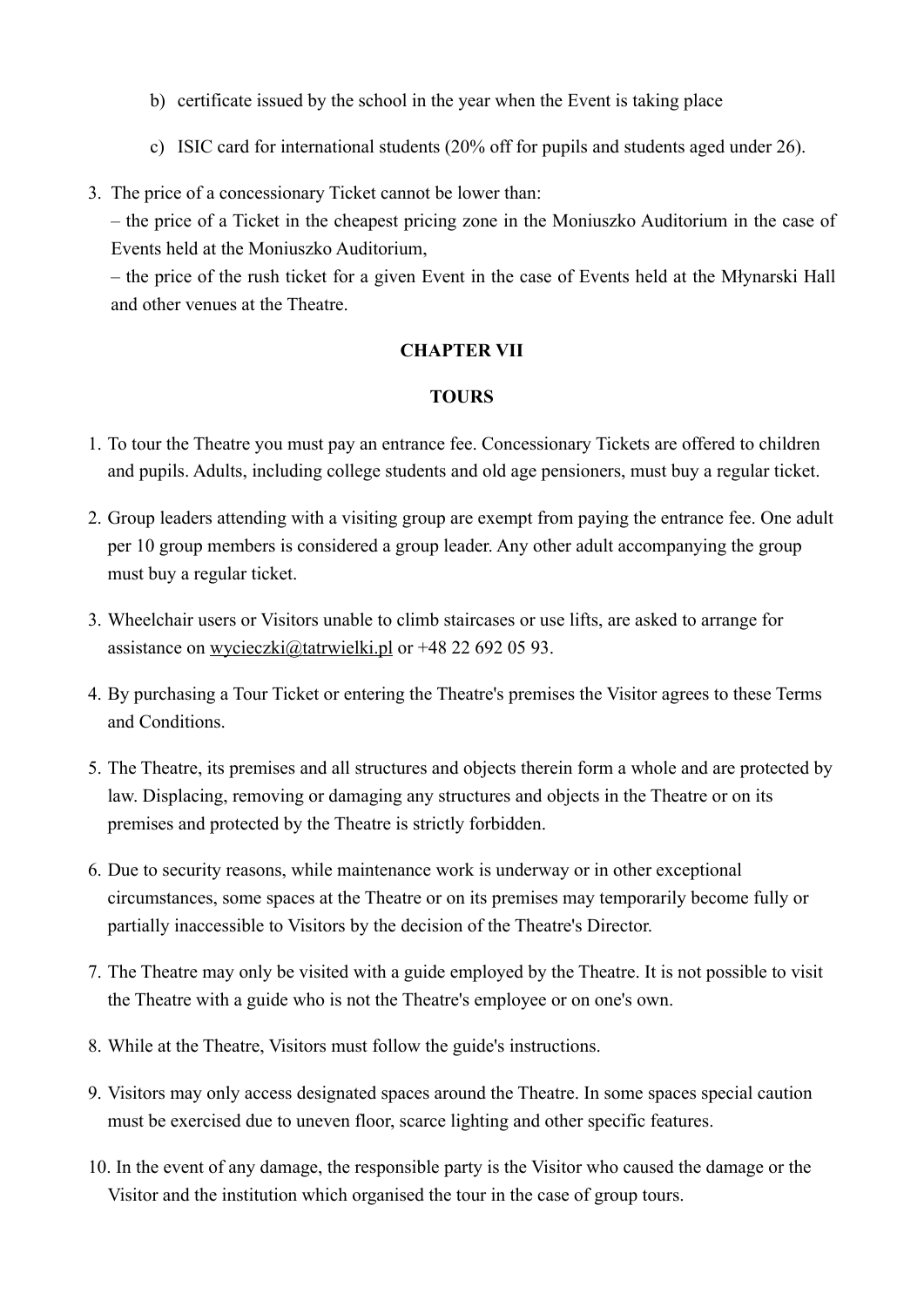- 11. The guide may interrupt the tour at any time if a Visitor does not comply with these Terms and Conditions, fails to follow the guide's instructions, does not approach the Theatre's employees with due respect or causes danger to other Visitors. In such an event, the Visitor will be asked to leave the Theatre without the right to request a ticket refund or exchange.
- 12. In the event that a Tour is interrupted by a Visitor who does not comply with these Terms and Conditions, the cost of the interruption is borne by the Visitor who caused it.
- 13. Persons who are under the influence of alcohol or other intoxicating substances will be denied entry to the Theatre.
- 14. Smoking, using e-cigarettes and consuming alcohol is prohibited everywhere in the Theatre.

## **CHAPTER VIII**

### **VOUCHERS**

- 1. Vouchers may only be bought at the Box Office or the physical Boutique.
- 2. VAT invoices are issued on request. The request must be submitted within 90 days as of the end of the month when the Ticket or Merchandise was delivered or services performed, based on the cash register receipt. Businesses and organisations must provide the relevant tax identification number (NIP) before making the payment.
- 3. Voucher sales start and end on a designated day.
- 4. Vouchers may be exchanged for Tickets until day of the last Event of a given season. The Theatre reserves the right not to exchange Vouchers for Tickets to selected Events, which will be listed on www.teatrwielki.pl and [www.butik.teatrwielki.pl.](http://www.butik.teatrwielki.pl)

41. Vouchers bought in the 2019/2020 season may be exchanged for Tickets until day of the last Event of the 2021/2022 season. The Theatre reserves the right not to exchange Vouchers for Tickets to selected Events, which will be listed on www.teatrwielki.pl and [www.butik.teatrwielki.pl](http://www.butik.teatrwielki.pl).

- 5. The following types of Vouchers are offered:
	- Gold Vouchers, which may be exchanged for a Ticket in any prize zone in the Moniuszko Auditorium or the Młynarski Hall,
	- Silver Vouchers, which may be exchanged for a Ticket to zones IV, V and VI in the Moniuszko Auditorium or any seat in the Młynarski Hall.
- 6. The Theatre reserves the right to change the types of Vouchers offered.
- 7. Voucher sales are handled by the Theatre's Ticket Service.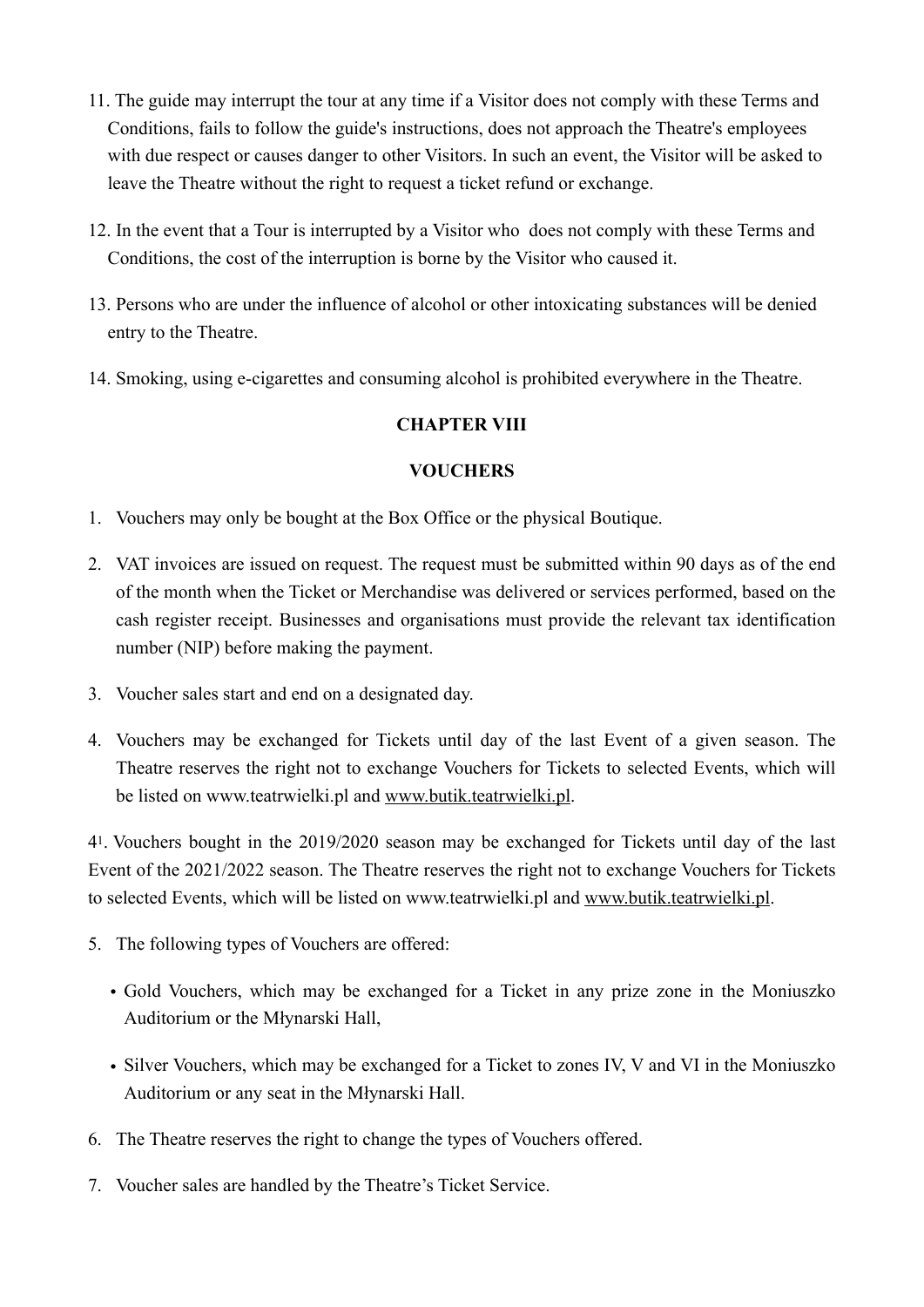- 8. A Voucher may be exchanged for a Ticket to an available seat.
- 9. A Voucher may be exchanged for a Ticket if any seats are available for the Event.
- 10. In the event that the value of the Voucher is higher than the price of the Ticket the Voucher is exchanged for, the Theatre will not refund the difference between the purchase price and the value of the Voucher.
- 11. In the event that the value of the Voucher is lower than the price of the ticket the Voucher is changed for, the difference between the purchase price and the value of the Voucher cannot be paid extra.
- 12. The Theatre will not be responsible for Vouchers lost by the Buyer or Vouchers whose code is illegible due to damage. The Theatre does not issue duplicates of lost Vouchers.
- 13. Vouchers are nonrefundable.
- 14. Unredeemed Vouchers or Tickets are nonrefundable and cannot be exchanged for Tickets for a different date.

### **CHAPTER IX**

### **PREPAID CARDS**

#### **§1 Issuance of Prepaid Cards**

- 1. You may request a Prepaid Card in person at the Box Office or in writing as specified in  $IV(\S5)$ (3) herein.
- 2. To load your Prepaid Card, you must pay in the sum you want added on your Prepaid Card at the Box Office with cash or a payment card. The minimum sum that may be loaded on your Prepaid Card is PLN 10.
- 3. Having received the funds to be added to your Prepaid Card, the Theatre as the Issuer will first hand you your Prepaid Card and then accept it at the Box Office and Boutique until its expiry date. The funds you paid in become the property of the Issuer once the Prepaid Card is activated.
- 4. VAT invoices are not issued for Prepaid Card loading.
- 5. Prepaid Cards are bearer cards.

6.Your Prepaid Card is active from the moment of its first loading until the date of the last Event of the season when it was activated. This is also the Prepaid Card's expiry date.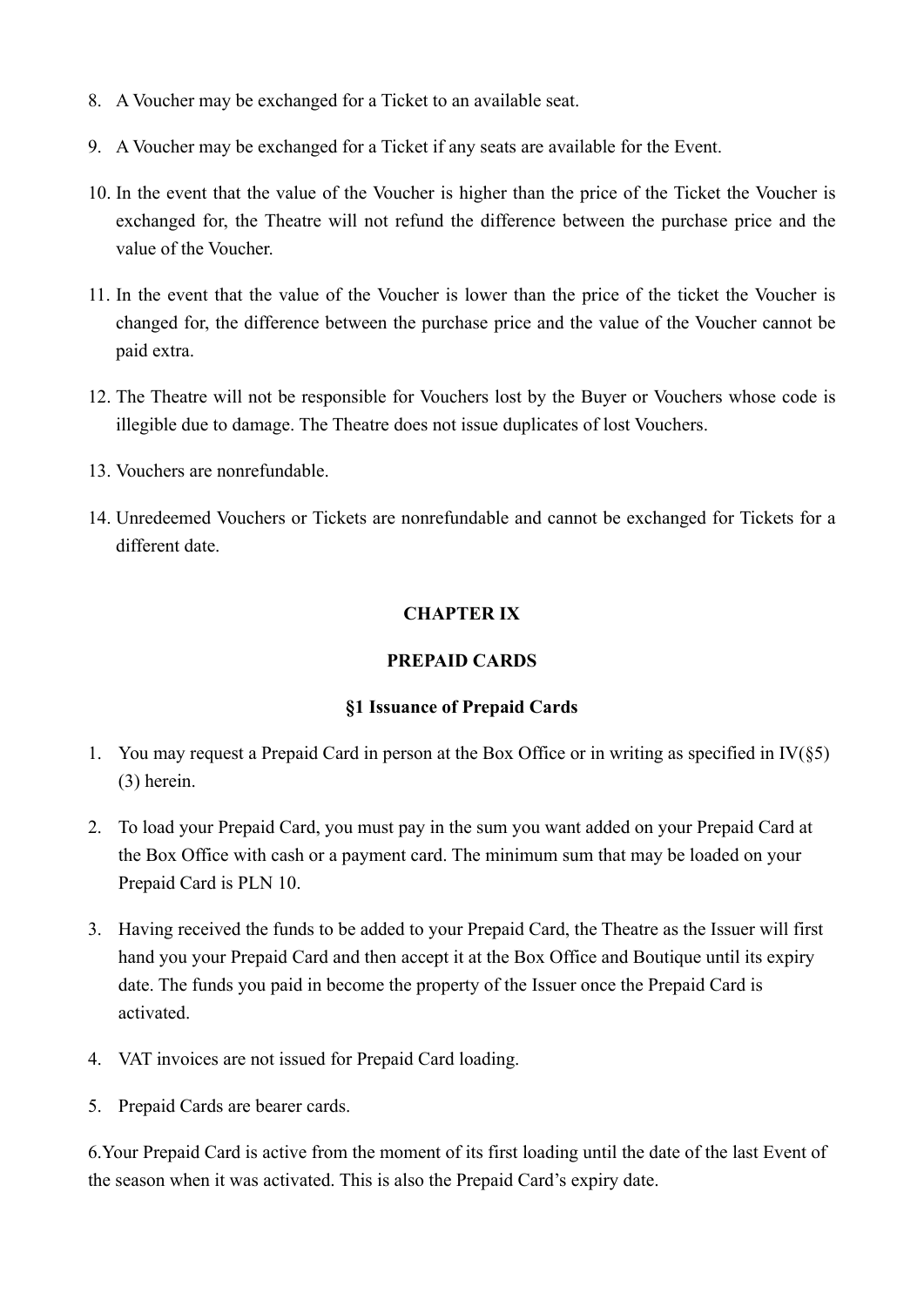61. A Prepaid Cards activated in the 2019/2020 and 2020/21 seasons remains active until the last Event of the 2021/2022 season. This is also the Prepaid Card's expiry date.

- 7. Once your Prepaid Card has been loaded you must use the funds before the card expires. You will not be able to redeem the card after its expiry date.
- 8. Should you delete the e-mail with the Prepaid Card attached, the Theatre may resend you the Prepaid Card number, having verified your data.
- 9. No interest will be paid on the funds loaded on your Prepaid Card; the funds are nonrefundable in part or in full.
- 10. Your Prepaid Card cannot be exchanged for cash in part or full and is nonrefundable even if it is not redeemed by its expiry date.

### **§2 Use of Prepaid Cards**

- 1. A loaded Prepaid Card can be used to pay for available Event and Tour Tickets as well as Merchandise sold by the Theatre.
- 2. You can make the payment at the Box Office or Boutique.
- 3. The Box Office and Boutique will accept activated and valid Prepaid Cards. Every purchase you make will be charged against the Prepaid Card's balance.
- 4. In the event that the funds on your Prepaid Card are not enough to pay for the purchase total, you must load the remaining sum, or larger, on the Prepaid Card with cash or payment card.
- 5. In the event that the purchase total is smaller than the sum on the Prepaid Card, the unused funds will not be paid out to you.
- 6. You may use one Prepaid Card per transaction.
- 7. You may use your Prepaid Card to make multiple purchases until all the funds on the card have been used or the card has expired.
- 8. The Theatre may not accept your Prepaid Card for technical reasons, in particular when:
	- it is impossible to connect to the Theatre's IT system

– the card has expired.

9. The Theatre will not be responsible for the consequences of not accepting your Prepaid Card due to circumstances the Theatre cannot control, in particular if the Point of Sale loses its electronic or telephone connection to the Prepaid Card management system.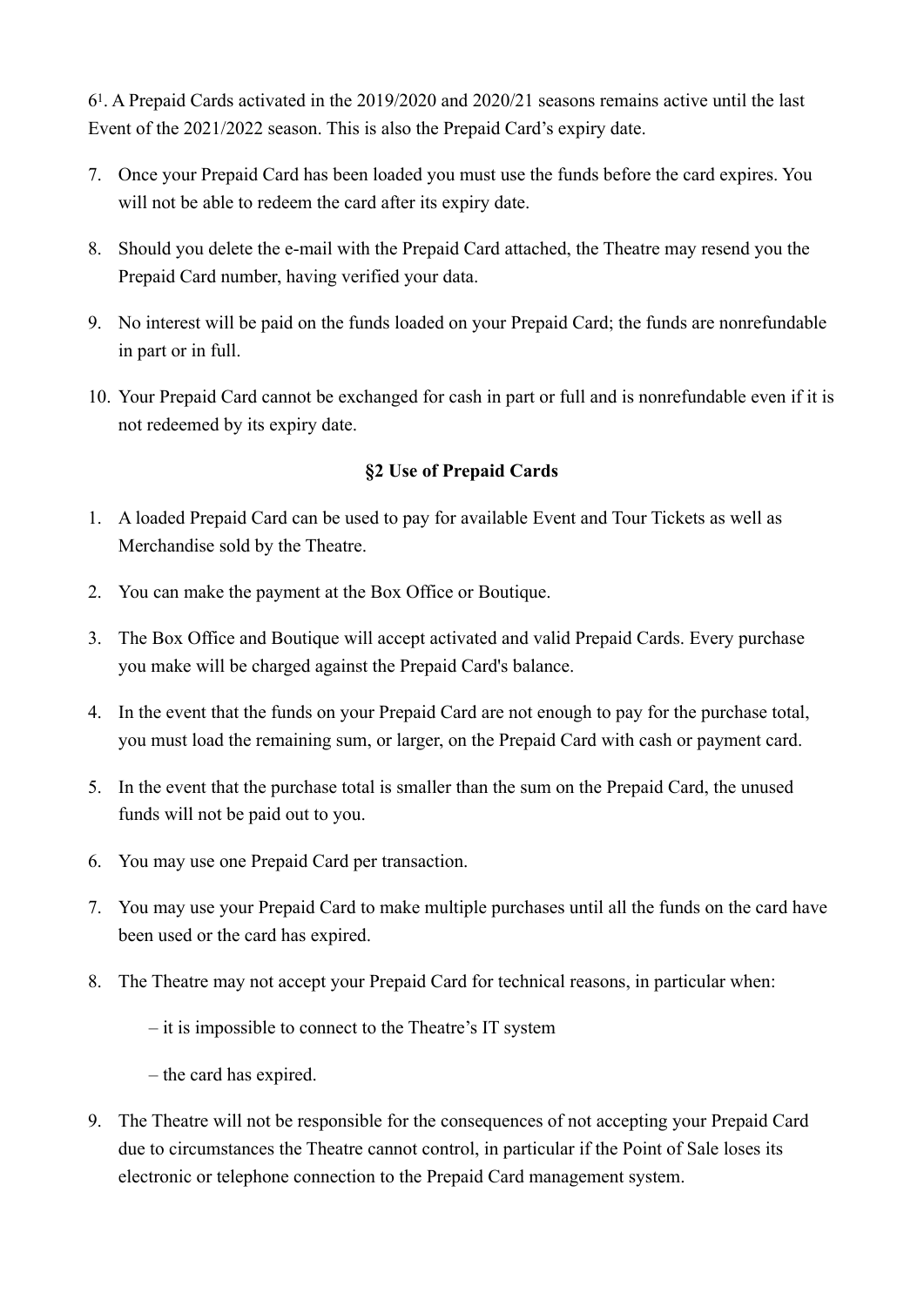- 10. As a Prepaid Card bearer you may only purchase Tickets and Merchandise that are available for sale to the general public at any given time.
- 11. It is not possible to transfer funds from one Prepaid Card onto another.
- 12. Your Prepaid Card cannot be cancelled or blocked.
- 13. Any transaction made with the Prepaid Card by an unauthorised bearer will be valid. The Theatre cannot be held responsible in such event.
- 14. Protect your Prepaid Card against loss.
- 15. You will receive an accounting note to confirm that your Prepaid Card has been activated.
- 16. As a user of a Prepaid Card you are obligated to acquaint yourself with these Terms and Conditions, and abide by them.

### **§3 Ticket refunds on Prepaid Cards**

- 1. You may receive a refund on a valid Prepaid Card if you bought an Event Ticket in store at the Box Office, or bought or paid for a Ticket or Merchandise though the website [www.butik.teatrwielki.pl.](http://www.butik.teatrwielki.pl)
- 2. To receive a refund on your Prepaid Card for an individual Event Ticket bought in store at the Box Office, you must request it 7 days prior the Event date at the latest, excluding the actual Event date. To receive a refund on your Prepaid Card for a group Event Ticket bought in store at the Box Office, you must request it 21 days prior the Event date at the latest, excluding the actual Event date. You will not be charged any fee in connection with the refund.
- 3. To receive a refund on your Prepaid Card for a Ticket or Merchandise bought online on [www.butik.teatrwielki.pl,](http://www.butik.teatrwielki.pl) you must fill in and submit the Prepaid Card Refund Request Form available on [www.teatrwielki.pl](http://www.teatrwielki.pl) and [www.butik.teatrwielki.pl](http://www.butik.teatrwielki.pl) 7 days prior the Event date at the latest, excluding the actual Event date. By submitting the form you agree for a Prepaid Card to be issued or loaded and for the refund to be made on the Prepaid Card.
- 4. As a Prepaid Card bearer you may only purchase Tickets and Merchandise that are available for sale to the general public at any given time.

# **CHAPTER X**

### **INFORMATION FOR VISITORS**

#### **§1 Information for audience members using wheelchairs**

1. The main auditorium is accessible on a wheelchair.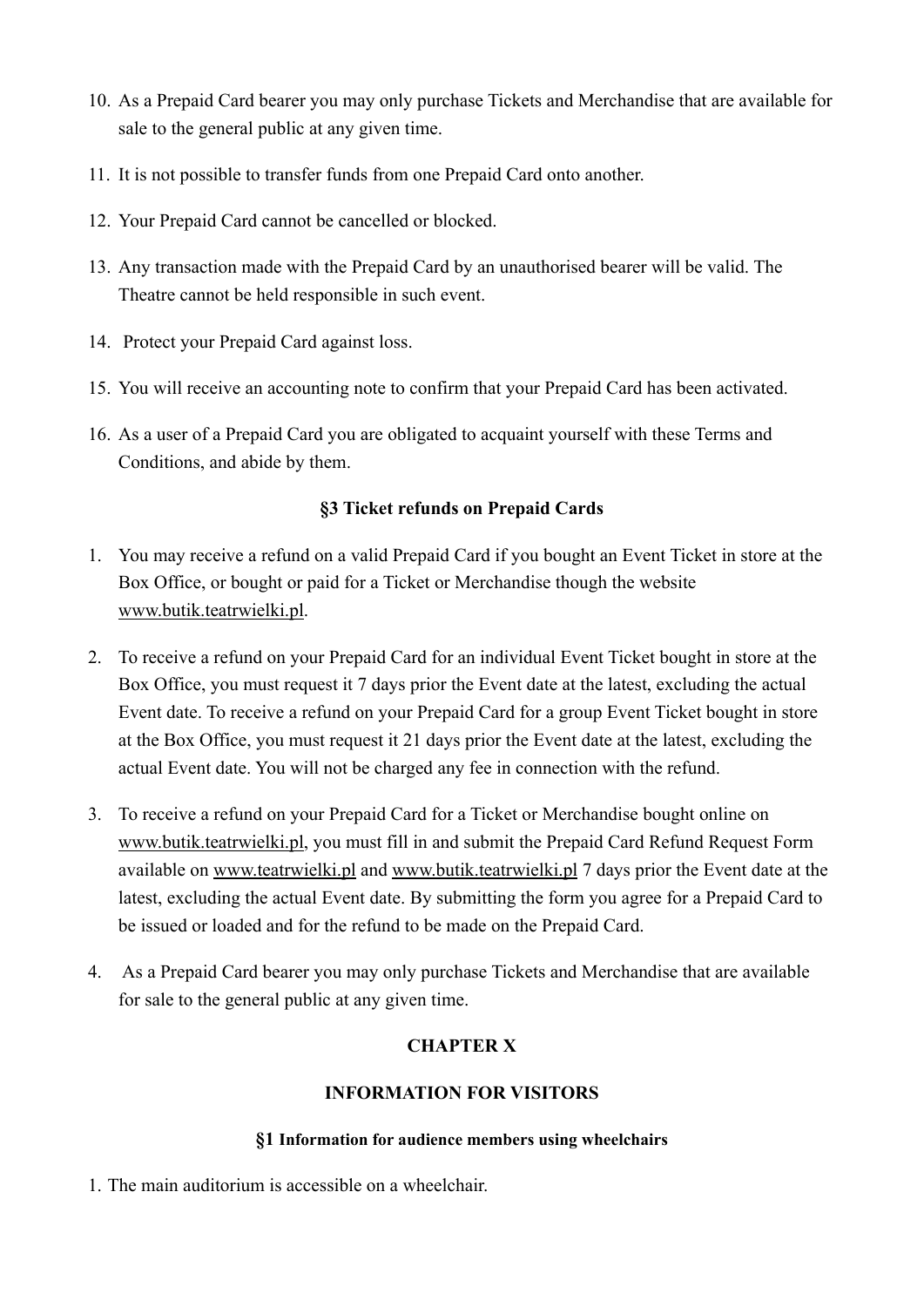- 2. Wheelchair users are required to contact the Ticket Service before booking and buying Tickets for Events held in the Młynarski Hall and Redutowe Rooms at [bow@teatrwielki.pl](mailto:bow@teatrwielki.pl) or by phone. For technical and security reasons, the Theatre reserves the right not to offer wheelchair places in the Młynarski Hall and Redutowe Rooms.
- 3. The Theatre offers special places for wheelchair users and their carer.
- 4. The price of a Ticket for a wheelchair user is the same as the price of a Ticket in the cheapest pricing zone for the Event.
- 5. Places for wheelchairs may be booked no later than 7 days before the Event. For technical reasons, the number of wheelchair places in limited.
- 6. For technical and security reasons, the Theatre reserves the right not to offer wheelchair places for selected Events.
- 7. At the Theatre there are lifts and toilets accessible on a wheelchair.

### **§2 Information for audience members with a hearing impairment**

- 1. Audience members with a hearing impairment may book a personal hearing amplifier for an Event.
- 2. To book a personal hearing amplifier, please contact the Audience Services at +48 22 6920324 or [dow@teatrwielki.pl.](mailto:dow@teatrwielki.pl)
- 3. The number of amplifiers is limited.

# **§3 Information for audience members who are blind, visually impaired and physically disabled, requiring an assistance dog**

- 1. Audience members who are blind or visually impaired may request the assistance of the Theatre personnel when moving around the Theatre. To facilitate the best possible service during the Event, please contact the the Audience Services at +48 22 6920324 or [dow@teatrwielki.pl](mailto:dow@teatrwielki.pl) beforehand.
- 2. According to section 20a(1) of the Polish Act on Professional and Social Rehabilitation and Employment of People with Disabilities of 27 August 1997 (Dz.U.2019.1172 of 25 June 2019), people with disabilities may attend Events accompanied by an assistance dog.
- 3. To enter the Event, the assistance dog must have a harness, a certificate confirming its status and a valid vaccination certificate.
- 4. The disabled person is responsible for any damage caused by their assistance dog.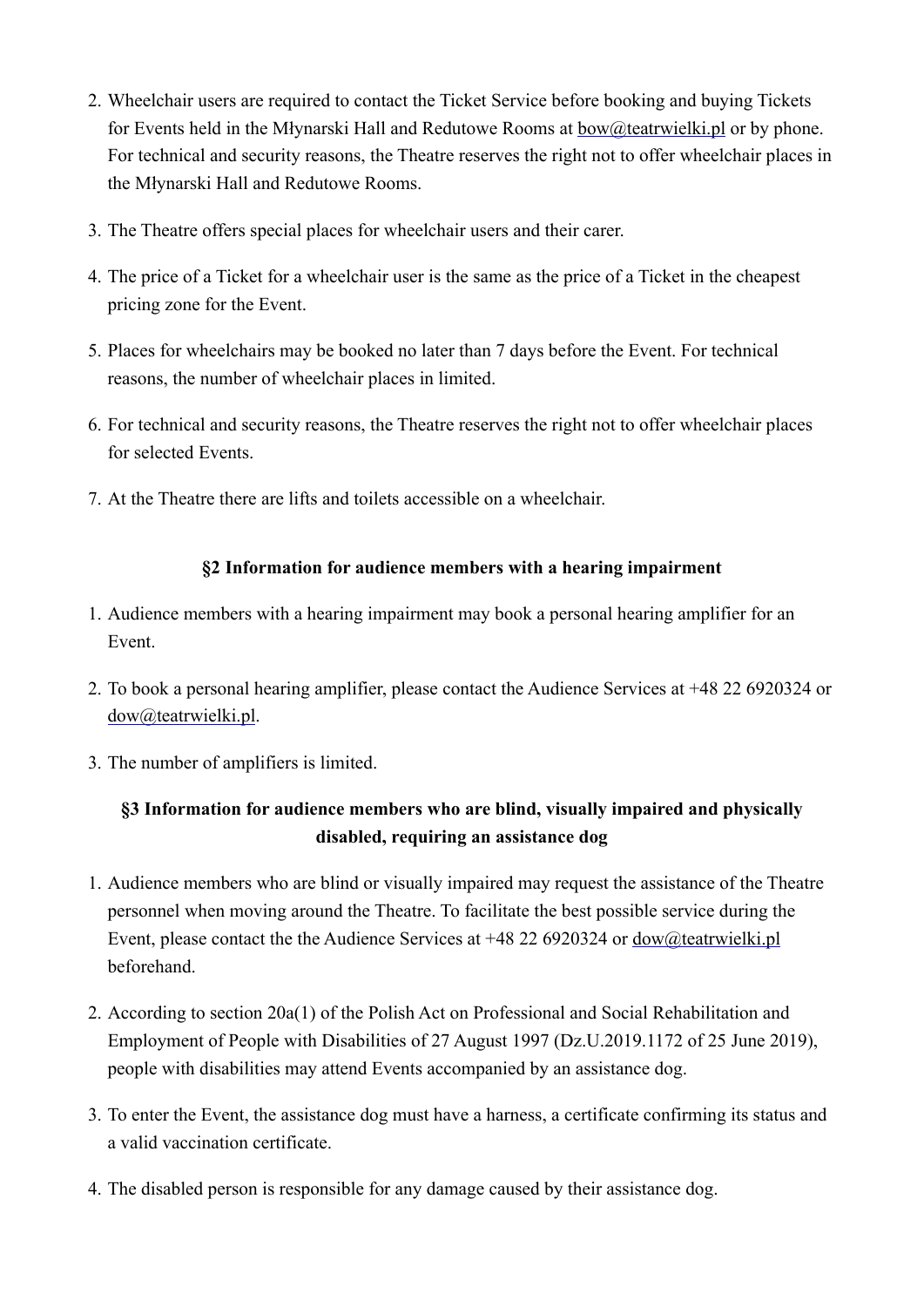- 5. The assistance dog does not have to be on a leash or wear a muzzle.
- 6. In the event that the assistance dog disrupts the Event, the Theatre personnel may ask the disabled person to control the dog and as a last resort ask the person to leave the Theatre without refunding their ticket.
- 7. A disabled person attending an Event with an assistance dog is charged no additional fees.
- 8. In the event that it is impossible for an assistance dog to stay near the disabled person during the Event because of the seat location, the Theatre personnel may ask the person to change seats so that both the disabled person and other members of the audience are more comfortable.

#### **§4 Attending a performance**

- 1. By purchasing a ticket for an Event, the Buyer accepts these Terms and Conditions.
- 2. The Theatre reserves the right to make changes to the season programme and/or cast. Such changes are announced at the Theatre's website, [www.teatrwielki.pl.](http://www.teatrwielki.pl) A casting change does not constitute grounds for requesting a refund.
- 3. Tickets are checked once, meaning that the same Ticket (or the same code, in case of e-Tickets) cannot be used again by another person, even of the Ticket is issued for more than one seat.
- 4. A Ticket that has been photocopied, scanned, altered or whose code is illegible will be considered invalid.
- 5. A Ticket holder may be asked to present an identification document when entering the Theatre.
- 6. Minors must be accompanied by an adult with the exception of educational events indicated by the Theatre, dedicated to children or organised based on separate rules. In the case of such Events, the presence of a minor at the Event is construed to mean their guardian's consent to their participation in the Event. The behaviour of minors is the responsibility of their guardians.
- 7. Members of the audience who disrupt the Event may be asked to leave the auditorium without the right to request a Ticket refund.
- 8. Events start on time. Latecomers are admitted to the auditorium only during an intermission, if one exists and do not have the right to request a Ticket refund.
- 9. Eating or drinking in the auditorium is strictly forbidden.
- 10. While in the auditorium, the audience is asked to turn off sound in their mobile phones, electric watches, or any other devices that may emit sound or light.
- 11. Audio recording, photographing or filming during performances in strictly forbidden.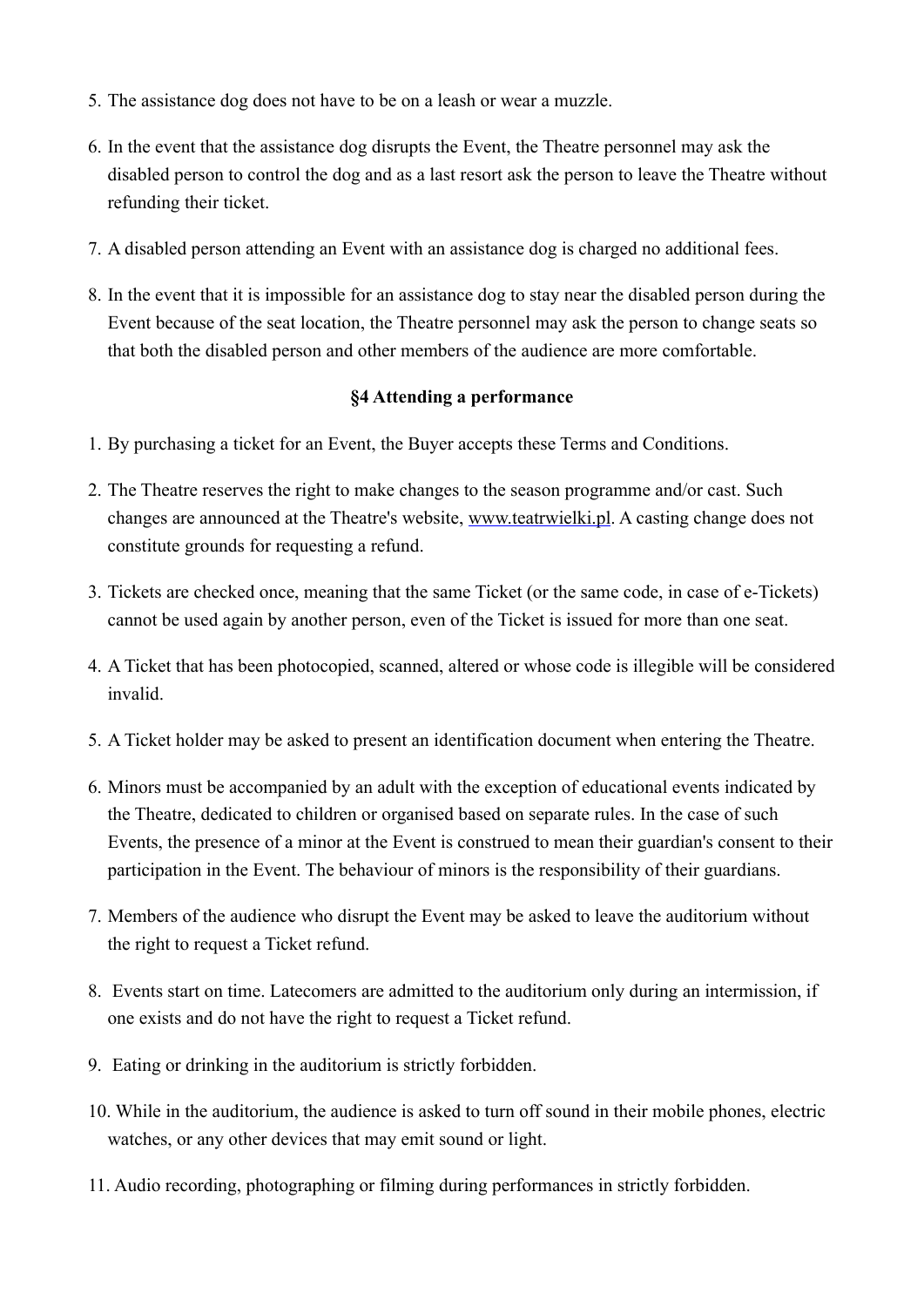- 12. Smoking and using electronic cigarettes is prohibited everywhere in the Theatre.
- 13. Except for IX§3 above, it is forbidden to bring animals to the Theatre.
- 14. Members of the audience who do not follow instructions from the Theatre's personnel and have breached these Terms and Conditions or endangered other members of the audience will be asked to leave the Theatre without the right to request a Ticket refund or exchange.
- 15. In the event that an Event is interrupted by a member of the audience who does not comply with these Terms and Conditions, the cost of the interruption is borne by the member of the audience who caused it.
- 16. A Ticket holder may be denied entry to the Theatre due to security reasons, when they are under the influence of alcohol or intoxicating substances, or may be in the possession of weapons or other potentially dangerous items.
- 17. The Theatre reserves the right to change the standard booking process to selected Events as part of sales promotion activities designed on a case by case basis.
- 18. A replacement fee for a lost cloakroom number is 50 Polish zloty.
- 19. Tickets to the Theatre are offered to the public in line with the existing legal provisions, including any restrictions on artistic activity involving communal forms of culture and entertainment during the state of epidemic threat or the state of epidemic.
- 20. In connection to the restrictions mentioned in (19) above, the Theatre may temporarily or permanently introduce a new type of ticket: "ticket for a Covid certificate holder".
- 21. An audience member who holds a ticket described in (20) above will be admitted to the Event only if on arriving to the Theatre they present to the audience services staff their ticket along with their EU digital Covid certificate or certificate of Covid vaccination, certificate of negative Covid test, or certificate of recovery from Covid considered interoperable based on Regulation (EU) 2021/953 of the European Parliament and of the Council of 14 June 2021 on a framework for the issuance, verification and acceptance of interoperable COVID-19 vaccination, test and recovery certificates (EU Digital COVID Certificate) to facilitate free movement during the COVID-19 pandemic.
- 22. A person who fails to present at least one of the certificates listed in (21) above will be refused entry and will not be eligible for a refund.

### **§6 Complaints**

- 1. Complaints about:
	- an Event/Tour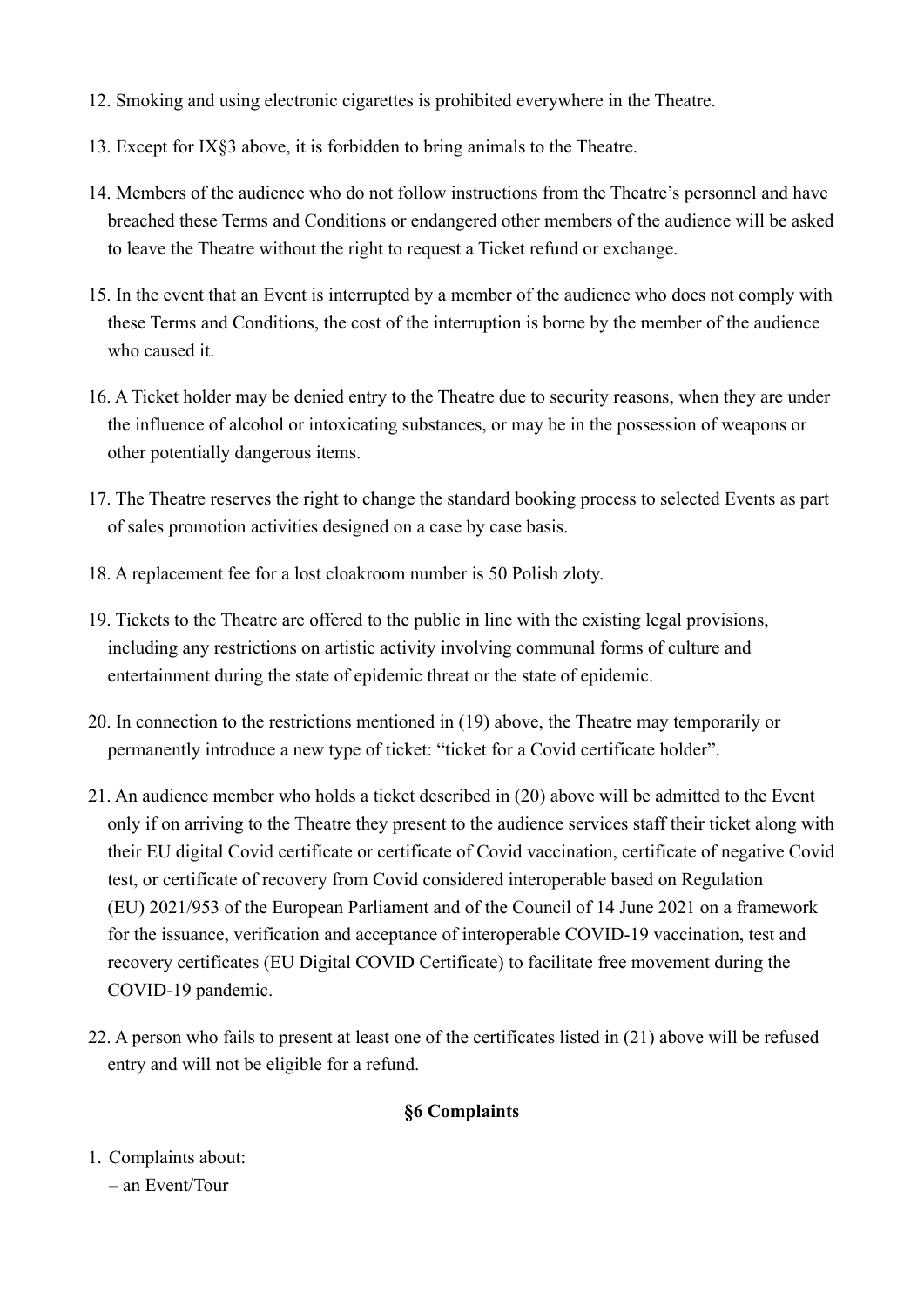– the website www.butik.teatrwielki.pl should be filed to [bow@teatrwielki.pl](mailto:bow@teatrwielki.pl).

- 2. The online Boutique makes sure to sell products that are free of any faults.
- 3. Complaints about faulty or damaged Merchandise bought online should be submitted in writing by e-mail to [butik@teatrwielki.pl](mailto:butik@teatrwielki.pl) or by post to Butik Teatr Wielki - Opera Narodowa, plac Teatralny 1, 00-950 Warszawa. The complaint letter should contain the Buyer's address and telephone number, Order number, description of the fault/damage, request for remedy. You may use the template letter of complaint which is exhibit 2 hereto.
- 4. The Buyer must deliver the Merchandise along with the complaint letter and hardcopy of the VAT invoice to: Butik Teatr Wielki - Opera Narodowa, plac Teatralny 1, 00-950 Warszawa.
- 5. The complaint must contain Buyer's address and telephone number and the cause for complaining.
- 6. Complaints are handled within 14 days of the receipt of the letter of complaint and the Merchandise. The Theatre will inform the Buyer about its decision using the e-mail address provided by the Buyer in the letter of complaint.
- 7. Complaints regarding the behaviour of the Audience Services during Events should be submitted to <u>dow@teatrwielki.pl</u>.
- 8. Complaints regarding Prepaid Cards should be submitted to [prepaid@teatrwielki.pl.](mailto:prepaid@teatrwielki.pl)
- 9. The complaint must contain the Customer's contact information and the cause for complaining.
- 10. The Issuer will handle the complaint within 14 days of the receipt of the complaint.

#### **§7 Personal data protection and cookies**

- 1. The administrator of the Customer's personal data is Teatr Wielki Polish National Opera, address: Plac Teatralny 1, 00-950 Warsaw, phone: +48 (22) 69 20 200; fax: +48 (22) 826 04 23.
- 2. The Theatre has appointed a Data Protection Officer with whom contact is possible:
	- a) by correspondence: Data Protection Inspector, Teatr Wielki Polish National Opera, Pl. Teatralny 1, 00- 950 Warsaw;
	- b) by e-mail: [iod@teatrwielki.pl](mailto:iod@teatrwielki.pl).
- 3. Your personal data contained in the above form will be processed in order to process of booking and selling Tickets and Merchandise, as well as making refunds for purchased Tickets and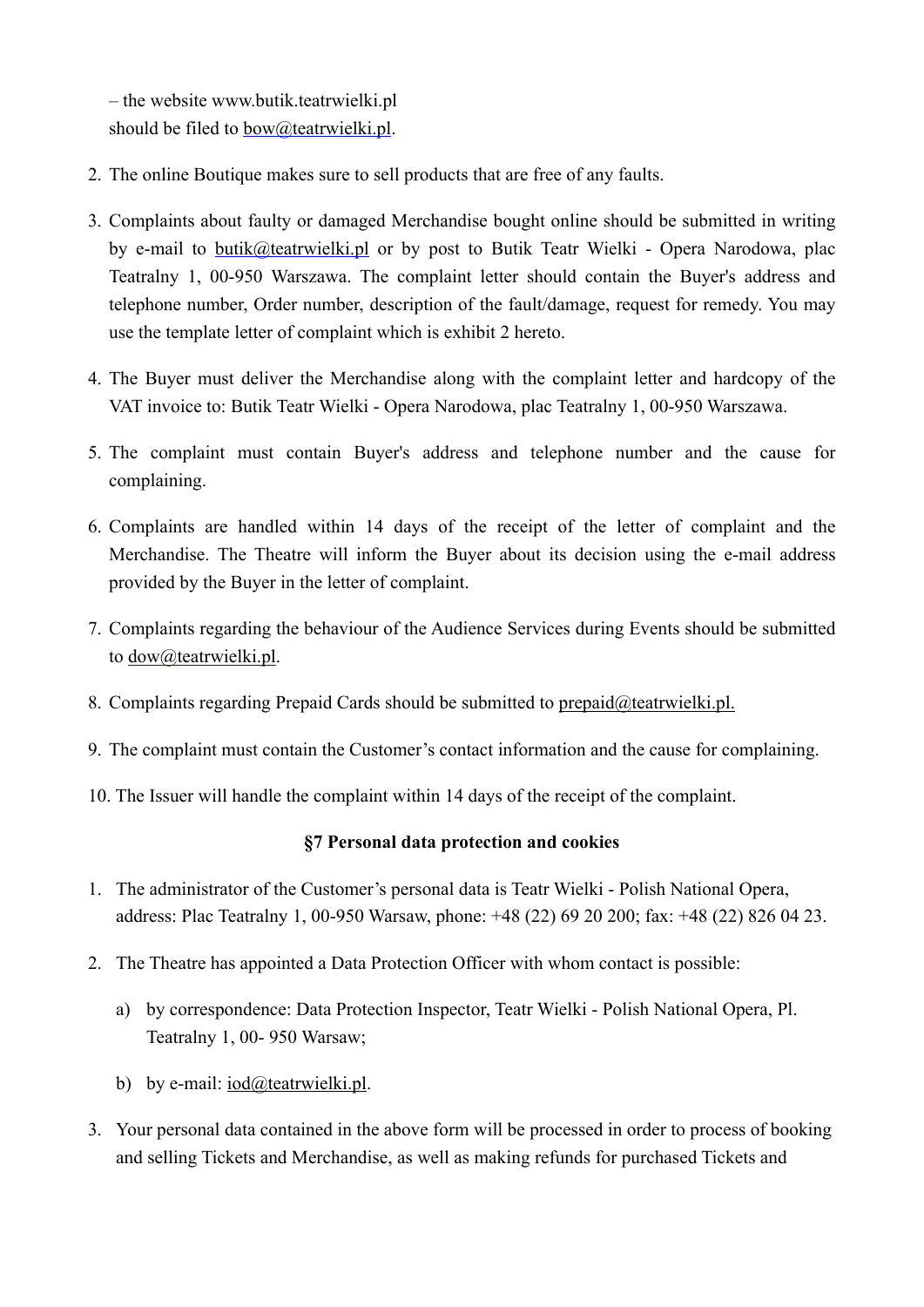Merchandise, based on a contract with the Customer, as well as for tax and accounting purposes as required by existing laws, and to make or dismiss possible claims.

- 4. The recipients of your personal data are entities cooperating with the Theatre on the basis of written agreements entrusting the processing of personal data in order to provide services for the administrator in the field of hosting and technical support, as well as postal and courier services.
- 5. The personal data will be stored until any and all contractual claims become time-barred or until the law, in particular the accounting regulations, no longer requires the administrator to store the data.
- 6. The Customer has the right to:
- a) access their personal data and receive a copy thereof;
- b) rectify (correct) their personal data;
- c) limit the processing of personal data;
- d) delete personal data provided that they are no longer necessary to fulfil the purpose for which they were collected and the law does not require them to be stored;
- e) lodge a complaint with the President of the UODO (to the address of the Office for Personal Data Protection, ul. Stawki 2, 00-193 Warsaw).
- 7. Providing personal data to the Theatre is voluntary, yet it is a requisite for completing the process of booking and selling Tickets and Merchandise, as well as making refunds for purchased Tickets and Merchandise.
- 8. The Theatre uses 'cookies' in order to adjust the content of [www.teatrwielki.pl](http://www.teatrwielki.pl) to the individual needs and preferences of its users, as well as to prepare general statistics. Disabling cookies in the web browser settings will not render the service inoperable, yet may impede its use.

### **CHAPTER XI**

### **FINAL PROVISIONS**

- 1. The Theatre reserves the right to introduce changes to its programme.
- 2. The Theatre reserves the right to change the prices of services and Merchandise as well as to launch and call off sales promotion activities, which will not influence orders that are being processed.
- 3. The Theatre reserves the right to change the terms of use of the Prepaid Cards.
- 4. The Theatre reserves the right to suspend or end the services provided via the Boutique, in particular in order to perform maintenance or development works.
- 5. The Theatre is not responsible for the quality of the Internet connection used by the Customer.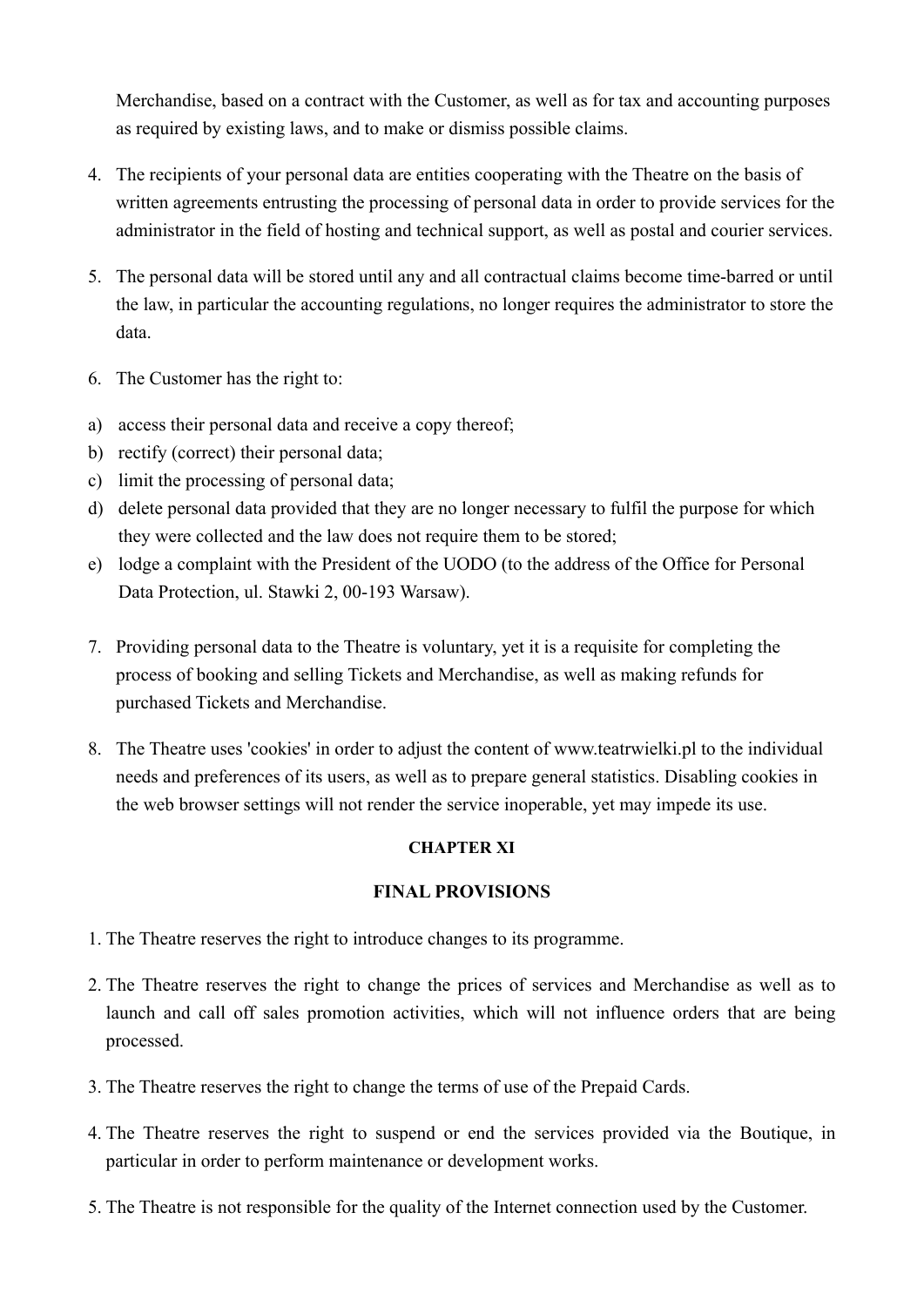- 6. The Theatre shall not be held responsible in the event that administrators of mail servers block messages sent to the e-mail address provided by the Buyer or if such messages are deleted or blocked by software installed on the Buyer's computer.
- 7. The Theatre reserves the right not to cover the cost of transport in the event that an Event is cancelled due to causes beyond the Theatre's control, such as national mourning, a performer's disability, unfavourable weather conditions, the public authorities' decision to suspend cultural events.
- 8. The Theatre reserves the right to change these Terms and Conditions. Any changes hereto come into force after the lapse of a period specified by the Theatre which cannot be less than 14 days of the date of the change's publication at [www.teatrwielki.pl](http://www.teatrwielki.pl) and [www.butik.teatrwielki.pl.](http://www.teatrwielki.pl) Orders placed before the commencement date are processed according to the provisions in force on the date when the order was submitted.
- 9. The provisions set out in (8) above do not apply to the changes introduced in Chapter V, §1(3).
- 10. In the event that a state of epidemic hazard or epidemic emergency is announce, the Visitors and Members of the Audience will follow all safety restrictions introduced by the Theatre in a separate document.
- 11. In matters not regulated by these Terms and Conditions provisions of Polish law apply, in particular the Civil Code, the Consumer Rights Act, and the Act on Providing Services by Electronic Means.
- 12. By booking a Ticket or buying a Ticket or Merchandise the Customer consents to these Terms and Conditions.
- 13. The Theatre reserves the right to use excepts from these Terms and Conditions for public information purposes.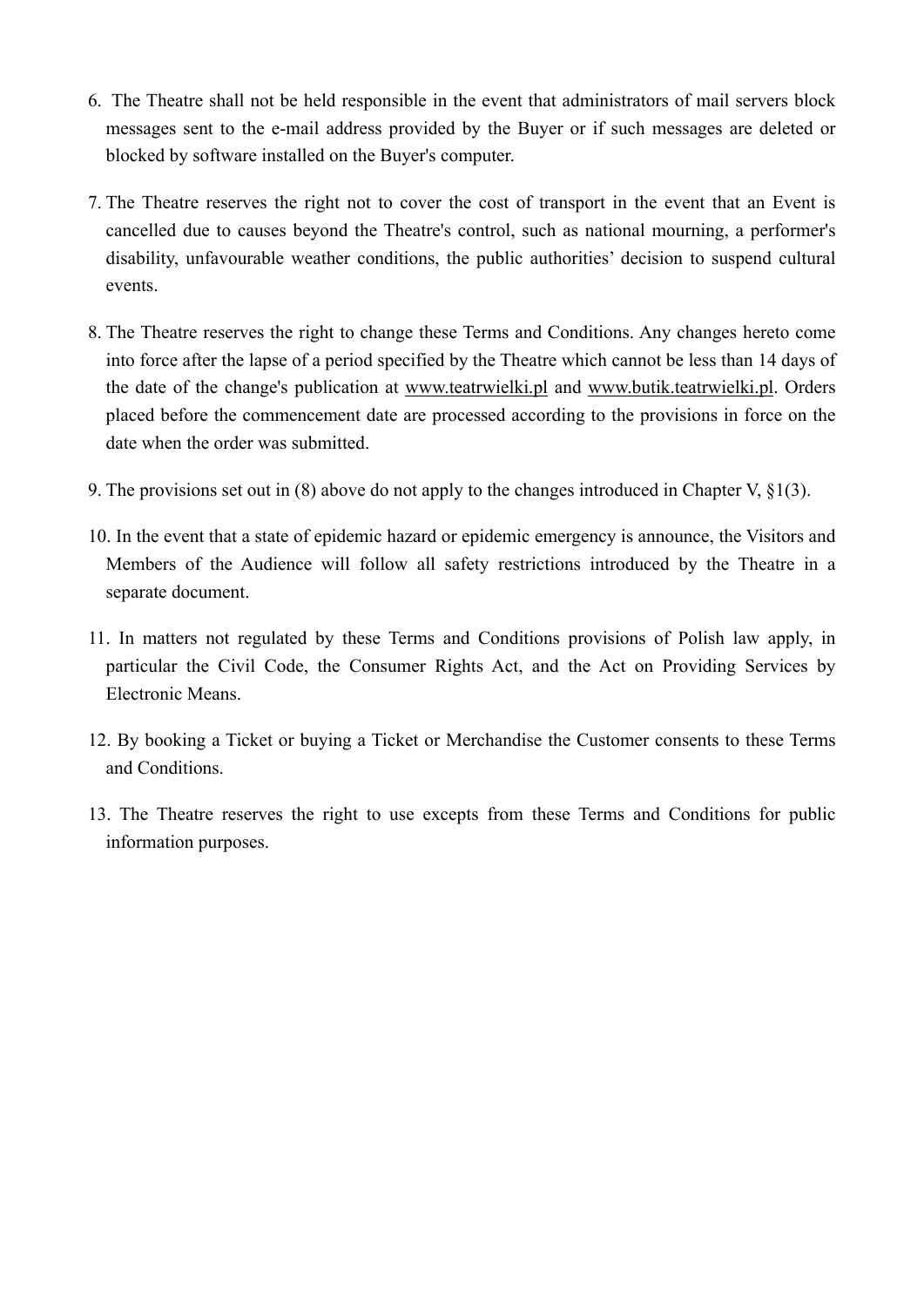**Terms and Conditions of Making Reservations and Purchasing Tickets as well as Merchandise at Teatr Wielki – Polish National Opera – Exhibit 1**

Date and place: Customer's full name: Address: E-mail: Phone: Order no.: Receipt date:



**Teatr Wielki - Opera Narodowa Plac Teatralny 1 00-950 Warszawa Tel. +48 22 692 07 87 www.butik.teatrwielki.pl** 

#### **Notification of withdrawal**

This is to inform you that I ……………………………………………. (*full name*) wish to exercise my right of withdrawal from the contract of sale of the following Merchandise:

| No. | Specify the Merchandise: | No. of items: |
|-----|--------------------------|---------------|
|     |                          |               |
|     |                          |               |
|     |                          |               |

Please make the refund to the following bank account:



……………………………………………… Legible signature

*Legal note:* 

*According to the Polish Consumer Rights Act of 30 May 2014, Consumers have the right to withdraw from a distance and off-premises contracts within 14 days of the delivery of the goods without any explanation or cost. To exercise this right, e-mail your notification of withdrawal to [butik@teatrwielki.pl,](mailto:butik@teatrwielki.pl) post it or deliver it in person to the Theatre.* 

You must send back the goods using one of the methods specified above along with hardcopy of the VAT invoice within 14 days of the date of *submitting your notification of withdrawal.*